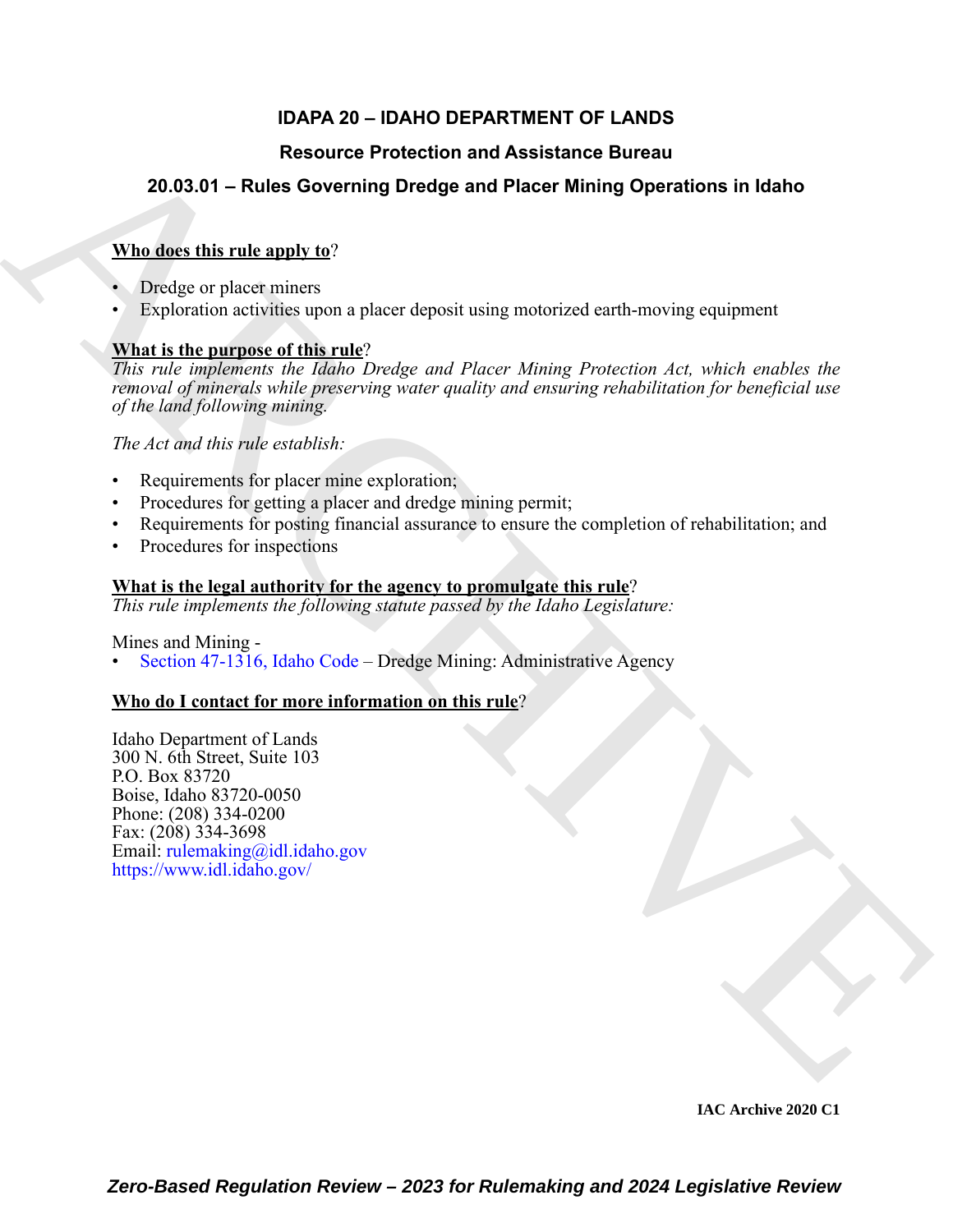# **Table of Contents**

 $\overline{\phantom{a}}$ 

| 20.03.01 – Rules Governing Dredge and Placer Mining Operations in Idaho |  |
|-------------------------------------------------------------------------|--|
|                                                                         |  |
|                                                                         |  |
|                                                                         |  |
|                                                                         |  |
|                                                                         |  |
|                                                                         |  |
|                                                                         |  |
|                                                                         |  |
|                                                                         |  |
|                                                                         |  |
|                                                                         |  |
| 021. Application Procedure For Placer Or Dredge Mining Permit.  8       |  |
| 022. Procedures For Review And Decision Upon An Application.  11        |  |
|                                                                         |  |
|                                                                         |  |
|                                                                         |  |
|                                                                         |  |
|                                                                         |  |
|                                                                         |  |
|                                                                         |  |
|                                                                         |  |
|                                                                         |  |
| 040. Best Management Practices And Reclamation For Placer               |  |
|                                                                         |  |
|                                                                         |  |
|                                                                         |  |
|                                                                         |  |
|                                                                         |  |
|                                                                         |  |
|                                                                         |  |
|                                                                         |  |
|                                                                         |  |
|                                                                         |  |
|                                                                         |  |
|                                                                         |  |
|                                                                         |  |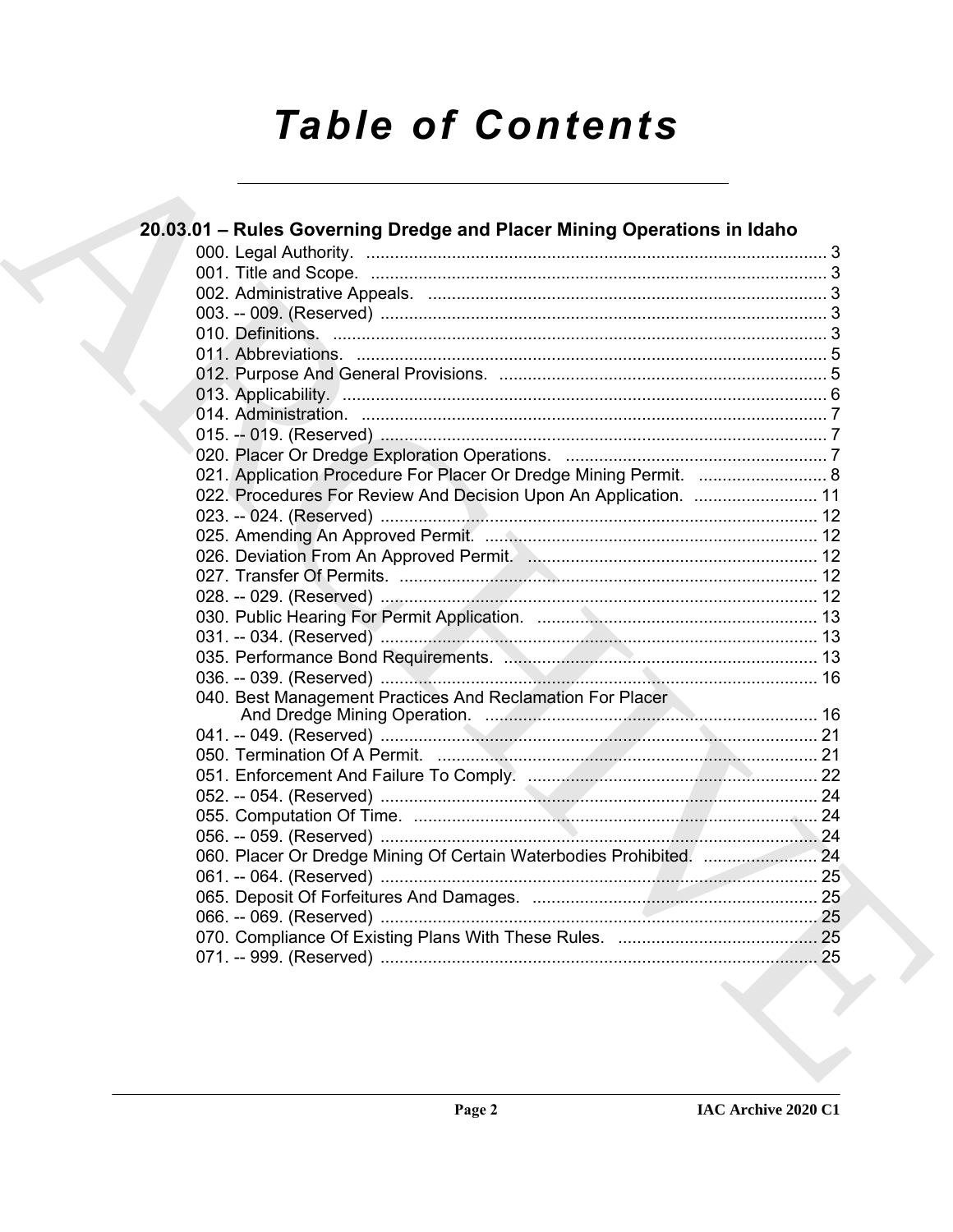#### <span id="page-2-15"></span><span id="page-2-0"></span>**20.03.01 – RULES GOVERNING DREDGE AND PLACER MINING OPERATIONS IN IDAHO**

#### <span id="page-2-1"></span>**000. LEGAL AUTHORITY.**

These rules are promulgated by the Idaho State Board of Land Commissioners pursuant to Section 47-1316, Idaho Code. The Board has delegated to the Director of the Department of Lands ("department") the duties and powers under the act and these rules; provided that the Board retains responsibility for approval of permit and administrative review. (3-20-20)T

#### <span id="page-2-16"></span><span id="page-2-2"></span>**001. TITLE AND SCOPE.**

**01.** Title. These rules are titled IDAPA 20.03.01 "Rules Governing Dredge and Placer Mining ns in Idaho." (3-20-20) Operations in Idaho."

These terms relations of the same state of the same state of the components process or School 17.130 interests that the same state of the same state of the same state of the same state of the same state of the same state **02. Scope**. These rules constitute the Idaho Department of Lands' administrative procedures for implementation of the Idaho Dredge and Placer Mining Protection Act with the intent and purpose to protect the lands, streams and watercourses within the state, from destruction by dredge mining and by placer mining, and to preserve the same for the enjoyment, use and benefit of all of the people, and that clean water in the streams of Idaho is in the public interest. (3-20-20)T

#### <span id="page-2-3"></span>**002. ADMINISTRATIVE APPEALS.**

#### <span id="page-2-6"></span>**01. Procedures for Appeals**: (3-20-20)T

**a.** Any applicant or permit holder aggrieved by any final decision or order of the Board is entitled to judicial review in accordance with the provisions and standards set forth in Title 67, Chapter 52, Idaho Code, the Administrative Procedures Act. (3-20-20)T Administrative Procedures Act.

**b.** When the Director or the Board finds that justice so requires, it may postpone the effective date of a final order pending judicial review. The reviewing court, including the court to which a case may be taken on appeal, may issue all necessary and appropriate orders to postpone the effective date of any final order pending conclusion of the review proceedings. (3-20-20)T

**c.** Notwithstanding any other provisions of these rules concerning administrative or judicial proceedings, whenever the Board determines that a Permittee has not complied with the provisions of the act or these rules, the Board may file a civil action in the district court for the county wherein the violation or some part occurred, or in the district court for the county where the defendant resides. The Board may request the court to issue an appropriate order to remedy any alleged violation. (3-20-20)T

#### <span id="page-2-4"></span>**003. -- 009. (RESERVED)**

#### <span id="page-2-5"></span>**010. DEFINITIONS.**

<span id="page-2-10"></span><span id="page-2-9"></span><span id="page-2-8"></span><span id="page-2-7"></span>**01. Act**. The Idaho Placer and Dredge Mining Protection Act, Title 47, Chapter 13, Idaho Code.  $(3-20-20)T$ 

**02. Approximate Previous Contour**. A contour reasonably comparable to that contour existing prior to disturbance, or that blends with the adjacent topography. (3-20-20)T

**03. Best Management Practices**. Methods, measures, or practices to prevent or reduce nonpoint source (NPS) water pollution, including, but not limited to, structural and nonstructural controls, and operation and maintenance procedures. Usually, BMPs are applied as a system of practices rather than a single practice. BMPs are selected on the basis of site-specific conditions that reflect natural background conditions; political, social, economic, and technical feasibility; and stated water quality goals. (3-20-20)T

**04. Board**. The State Board of Land Commissioners or any department, commission, or agency that fully succeed to the powers and duties of such Board. (3-20-20)T may lawfully succeed to the powers and duties of such Board.

<span id="page-2-13"></span><span id="page-2-12"></span><span id="page-2-11"></span>**05. Department**. The Idaho Department of Lands. (3-20-20)T

**06.** Director. The Director of the Department of Lands or such representative as may be designated by the Director. (3-20-20) the Director.  $(3-20-20)T$ 

<span id="page-2-14"></span>**07. Disturbed Land or Affected Land**. Land, natural watercourses, or existing stockpiles and waste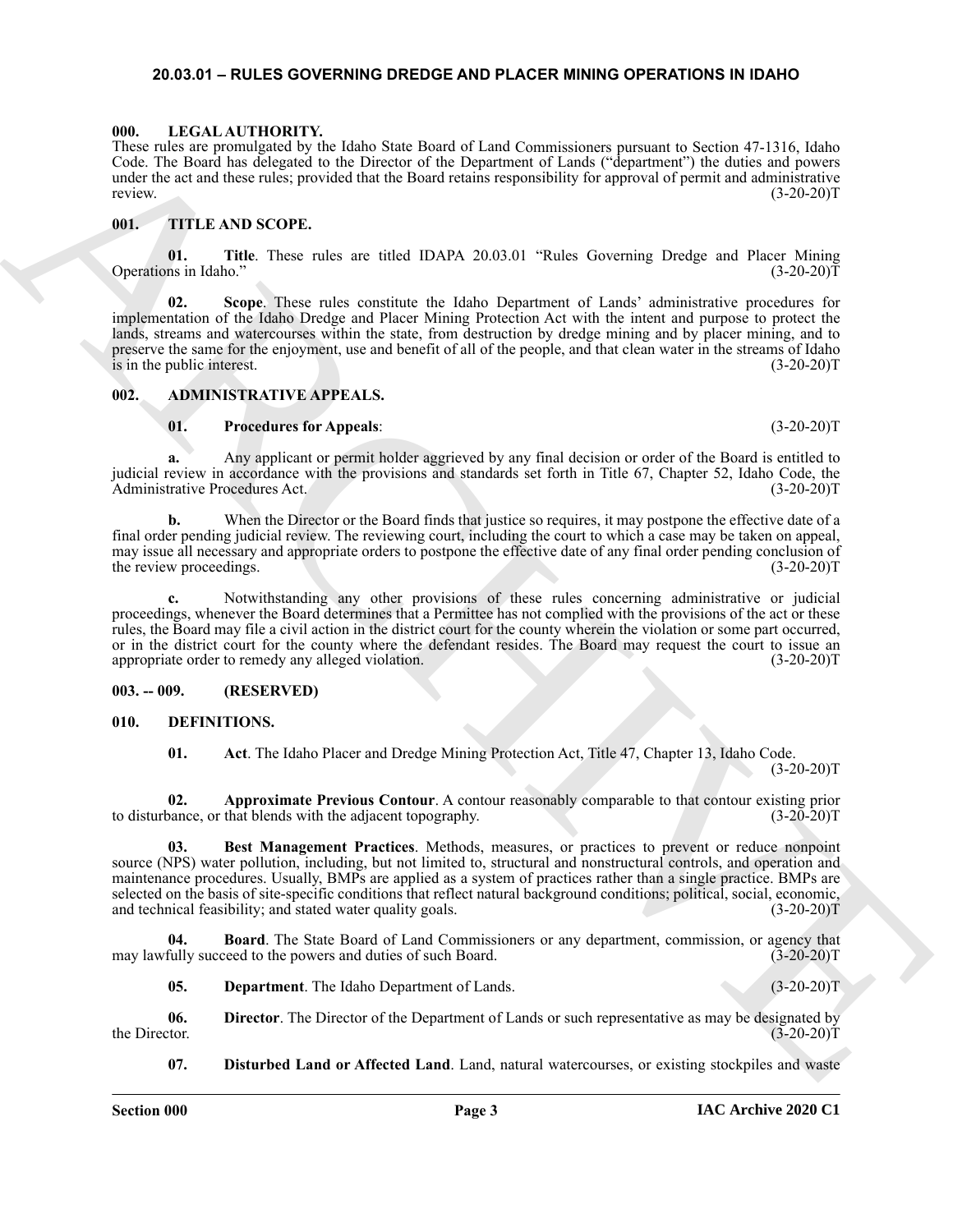Dependent of Laboration and the state increase the number of the state increase the proposition is the state of the state of the state of the state of the state of the state of the state of the state of the state of the s piles affected by placer or dredge mining, remining, exploration, stockpiling of ore wastes from placer or dredge mining, or construction of roads, tailings ponds, structures, or facilities appurtenant to placer or dredge mining operations. (3-20-20) operations.  $(3-20-20)T$ 

<span id="page-3-0"></span>**08. Final Order of the Board**. A written notice of rejection or approval, the order of a hearing officer at the conclusion of a hearing, or any other order of the Board where additional administrative remedies are not<br>(3-20-20)T  $a$ vailable.  $(3-20-20)T$ 

<span id="page-3-1"></span>**09. Hearing Officer**. That person duly appointed by the Board to hear proceedings under Section 47- 1320, Idaho Code. It also means that person selected by the Director to hear proceedings initiated under Section 030 or Section 051 of these rules.

<span id="page-3-2"></span>**10. Mine Panel**. That area designated by the Permittee as an identifiable portion of a placer or dredge the map submitted pursuant to Section 47-1317, Idaho Code. (3-20-20) mine on the map submitted pursuant to Section  $47-1317$ , Idaho Code.

<span id="page-3-3"></span>**11. Mineral**. Any ore, rock or substance extracted from a placer deposit or from an existing placer stockpile or wastepile, but does not include coal, clay, stone, sand, gravel, phosphate, uranium, oil or gas. (3-20-20)T

<span id="page-3-4"></span>**12. Motorized Earth-Moving Equipment**. Backhoes, bulldozers, front-loaders, trenchers, core drills, draglines, and suction dredges with an intake diameter exceeding eight (8) inches, and other similar equipment.

 $(3-20-20)T$ 

<span id="page-3-5"></span>**13. Mulch**. Vegetation residues or other suitable materials to aid in the stabilization of soil and soil conservation. (3-20-20) moisture conservation.

<span id="page-3-6"></span>**14.** Natural Watercourse. Any stream in the state of Idaho having definite bed and banks, and which and conducts continuously flowing water.  $(3-20-20)$ confines and conducts continuously flowing water.

**15. Overburden**. Material extracted by a Permittee which is not a part of the material ultimately removed from a placer or dredge mine and marketed by a Permittee, exclusive of mineral stockpiles. Overburden is comprised of topsoil and waste. (3-20-20) comprised of topsoil and waste.

<span id="page-3-10"></span><span id="page-3-9"></span><span id="page-3-8"></span><span id="page-3-7"></span>**16. Overburden Disposal Area**. Land surface upon which overburden is piled or planned to be piled.  $(3-20-20)T$ 

**17. Permanent Cessation**. Mining operations as to the whole or any part of the permit area have stopped and there is substantial evidence that such operations will not resume within one (1) year. The date of permanent cessation is the last day when mining operations are known or can be shown to have occurred. (3-20-20)T

**18. Permit Area**. That area designated under Section 021 as the site of a proposed placer or dredge peration. including all lands to be disturbed by the operation. mining operation, including all lands to be disturbed by the operation.

<span id="page-3-11"></span>**19. Permittee**. The person in whose name the permit is issued and who is to be held responsible for the conditions of the permit by the department. (3-20-20) compliance with the conditions of the permit by the department.

<span id="page-3-12"></span>**20. Person**. Any person, corporation, partnership, association, or public or governmental agency engaged in placer or dredge mining, whether individually, jointly, or through subsidiaries, agents, employees, or contractors. (3-20-20)T

<span id="page-3-13"></span>**21.** Pit. An excavation created by the extraction of minerals or overburden during placer mining or on operations. (3-20-20) exploration operations.

<span id="page-3-14"></span>**22. Placer Deposit**. Naturally occurring unconsolidated surficial detritus containing valuable minerals, located inside or outside the confines of a natural watercourse. (3-20-20)<sup>T</sup> whether located inside or outside the confines of a natural watercourse.

<span id="page-3-15"></span>**Placer Stockpile**. Placer mineral extracted during past or present placer or dredge mining cained at the mine for future rather than immediate use. (3-20-20)<sup>T</sup> operations and retained at the mine for future rather than immediate use.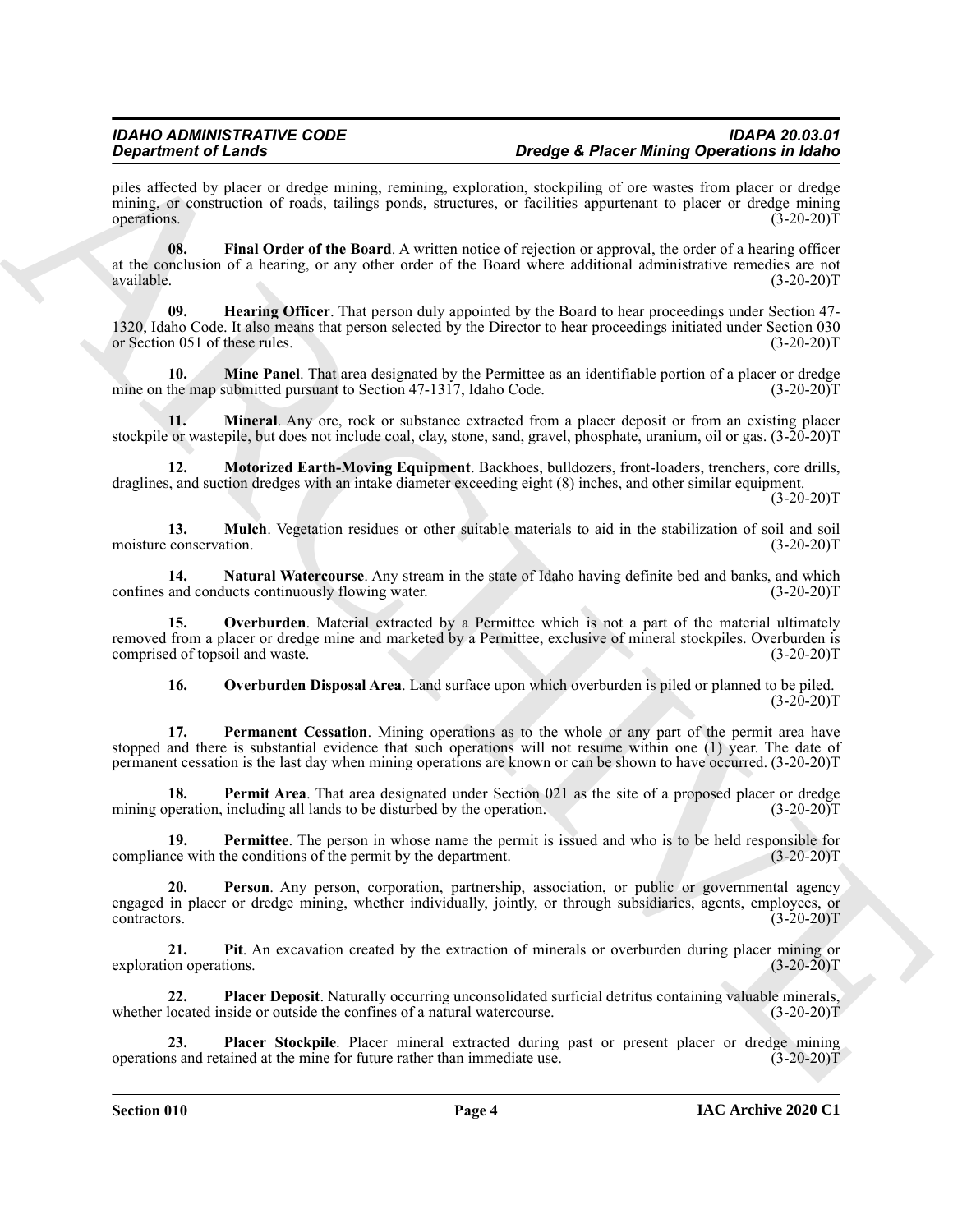<span id="page-4-5"></span>**24. Placer or Dredge Exploration Operation**. Activities including, but not limited to, the construction of roads, trenches, and test holes performed on a placer deposit for the purpose of locating and determining the economic feasibility of extracting minerals by placer or dredge mining. (3-20-20) determining the economic feasibility of extracting minerals by placer or dredge mining.

<span id="page-4-7"></span>**25. Placer or Dredge Mining or Dredge or Other Placer Mining**. The extraction of minerals from a placer deposit, including remining for sale, processing, or other disposition of earth material excavated from previous placer or dredge mining. (3-20-20)T

<span id="page-4-6"></span>**26.** Placer or Dredge Mining Operation. Placer or dredge mining which disturbs in excess of one-<br>acre of land during the life of the operation. (3-20-20) half  $(1/2)$  acre of land during the life of the operation.

<span id="page-4-8"></span>**27. Reclamation**. The process of restoring an area disturbed by a placer or dredge mining operation or exploration operation to its original or another beneficial use, considering land uses, possible future uses, and surrounding topography. The objective is to re-establish a diverse, self-perpetuating plant community, and to minimize erosion, remove hazards, and maintain water quality. (3-20-20) minimize erosion, remove hazards, and maintain water quality.

<span id="page-4-9"></span>**28.** Revegetation. The establishment of the premining vegetation or a comparable vegetative cover on the land disturbed by placer or dredge mining operations. (3-20-20)T

<span id="page-4-10"></span>**29. Road**. A way including the bed, slopes, and shoulders constructed within the circular tract circumscribed by a placer or dredge mining operation, or constructed solely for access to a placer or dredge mining operation or placer or dredge exploration operation. A way dedicated to public multiple use or being used by a governmental land manager or private landowner at the time of cessation of operations and not constructed solely for access to a placer or dredge mining operation or exploration operation, is not considered a road. (3-20-20)T

<span id="page-4-11"></span>**30. Settling Pond**. A manmade enclosure or natural impoundment structure constructed and used for the purpose of treating mine process water and/or runoff water from adjacent disturbed areas by the removal or settling of sediment particles. Several types of settling ponds or a series of smaller ponds may be used in water management. The most common type is a recycle or recirculation pond which is used to pump clarified water back to the wash plant operation. (3-20-20)T

<span id="page-4-13"></span><span id="page-4-12"></span>

| 31. | <b>Surface Waters.</b> The surface waters of the state of Idaho. | $(3-20-20)T$ |
|-----|------------------------------------------------------------------|--------------|
|-----|------------------------------------------------------------------|--------------|

**32. Topsoil**. The unconsolidated mineral and organic matter naturally present on the surface of the tis necessary for the growth and regeneration of vegetation. (3-20-20) earth that is necessary for the growth and regeneration of vegetation.

#### <span id="page-4-0"></span>**011. ABBREVIATIONS.**

<span id="page-4-16"></span><span id="page-4-14"></span><span id="page-4-4"></span><span id="page-4-3"></span><span id="page-4-2"></span>

| <b>BMP.</b> Best Management Practices.           | $(3-20-20)T$ |
|--------------------------------------------------|--------------|
| <b>DEQ.</b> Department of Environmental Quality. | $(3-20-20)T$ |

### <span id="page-4-1"></span>**012. PURPOSE AND GENERAL PROVISIONS.**

<span id="page-4-17"></span>**01. Policy**. It is the policy of the state of Idaho to protect the lands, streams, and watercourses within the state from destruction by placer mining, and to preserve them for the enjoyment, use, and benefit of all of the people, and that clean water in the streams of Idaho is in the public interest. (3-20-20)T

**Design the extreme of Lensis<br>
2.** Order Correlation Controlling, Operation Spiritual Correlation Controlling, the solution of the second of the system of the system of the system of the system of the system of the system **02. Purpose**. These rules are intended to implement the requirements for operation and reclamation of placer and dredge mining set forth in the Idaho Code. Compliance with these rules will allow removal of minerals while preserving water quality and ensuring rehabilitation for beneficial use of the land following mining. Placer and dredge mining is expressly prohibited upon certain waterways included in the federal wild and scenic rivers system. It is also the purpose of these rules to implement the state of Idaho's antidegradation policy as set out in Executive Order No. 88-23 as it pertains to placer mining and exploration operations. (3-20-20) Order No.  $88-23$  as it pertains to placer mining and exploration operations.

### <span id="page-4-15"></span>**03.** General Provisions. In general, these rules establish: (3-20-20)T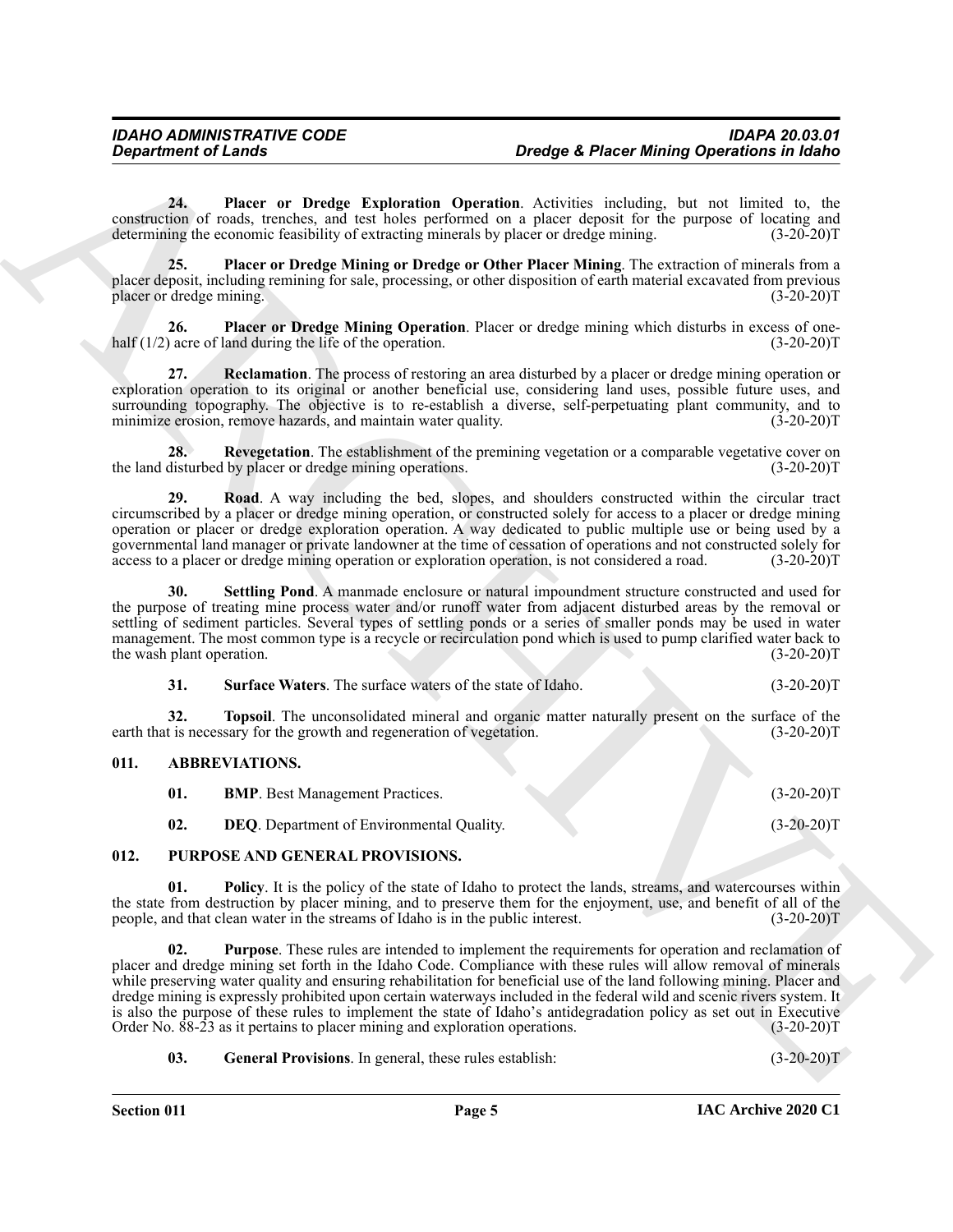**a.** Requirements for placer mine exploration operations; (3-20-20)T

**b.** Procedures for securing a placer and dredge mining permit; (3-20-20)T

**c.** The requirements for posting a performance bond as a condition of such permit to ensure the on of rehabilitation operations; (3-20-20) completion of rehabilitation operations;

**d.** Procedures for initial and periodic inspection of placer and dredge mining operations to ensure compliance with these rules; (3-20-20)T

**e.** Prohibition of placer and dredge mining on designated watercourses (see Section 060); and  $(3-20-20)T$ 

<span id="page-5-7"></span>**f.** Prohibitions against placer and dredge mining on certain lands when not in the public interest.  $(3-20-20)T$ 

**04. Compliance with Other Laws**. Placer and dredge exploration operations and mining operations must comply with all applicable rules and laws of the state of Idaho including, but not limited to, the following:  $(3-20-20)$ T

**a.** Idaho Environmental Protection and Health Act, Title 39, Chapter 1, Idaho Code, and rules as ated and administered by the Idaho Department of Environmental Quality. (3-20-20)T promulgated and administered by the Idaho Department of Environmental Quality.

**b.** Idaho Stream Channel Protection Act, Title 42, Chapter 38, Idaho Code, and applicable rules as ated and administered by the Idaho Department of Water Resources. (3-20-20)T promulgated and administered by the Idaho Department of Water Resources.

Idaho Dam Safety Act, Section 42-1710 through 42-1721, Idaho Code, and applicable rules and mulgated and administered by the Idaho Department of Water Resources. (3-20-20)T regulations as promulgated and administered by the Idaho Department of Water Resources.

### <span id="page-5-1"></span><span id="page-5-0"></span>**013. APPLICABILITY.**

<span id="page-5-2"></span>**01. All Lands in State**. These rules apply to all lands within the state, including private and federal lands, which are disturbed by placer or dredge mining conducted after November 24, 1954. (3-20-20)T

<span id="page-5-6"></span>**02. Types of Operations**. These rules apply to placer and dredge mining operations and placer and dredge exploration operations as defined under Section 47-1313, Idaho Code, and Subsections 010.24, 010.25, and 010.26 and to the following activities: (3-20-20)T

**Designation of Leads Construents: Designation Construents: Construents:** (5.29.2017)<br>
A Develocion be place main exploration and designations: (5.29.2017)<br>
A Develocion de place main exploration bend in a solution **a.** The extraction of minerals from a placer deposit, including the removal of vegetation, topsoil, overburden, and minerals; construction, and operation of on-site processing equipment; disposal of overburden and waste materials; design and operation of siltation and other water quality control facilities; and other activities contiguous to the mining site that disturb land and affect water quality and/or water quantity. (3-20-20)T

**b.** All exploration activities conducted upon a placer deposit using motorized earth-moving equipment. (3-20-20)T equipment.  $(3-20-20)T$ 

<span id="page-5-4"></span>**03. Nonapplicability**. These rules do not apply to mining operations regulated by the Idaho Surface Mining Act; neither do they apply to surface disturbance caused by the underground mining of a placer deposit, unless the deposit outcrops on or near the surface and the operation will result in the probable subsidence of the land surface.  $\text{surface.}$  (3-20-20)T

<span id="page-5-5"></span>**04.** Stream Channel Alterations. These rules do not exempt the Permittee from obtaining a stream alteration permit if required by the Idaho Department of Water Resources. (3-20-20) channel alteration permit if required by the Idaho Department of Water Resources.

<span id="page-5-3"></span>**Navigational Improvements**. These rules do not apply to dredging operations conducted for the tablishing and maintaining a channel for navigation. (3-20-20)<sup>T</sup> sole purpose of establishing and maintaining a channel for navigation.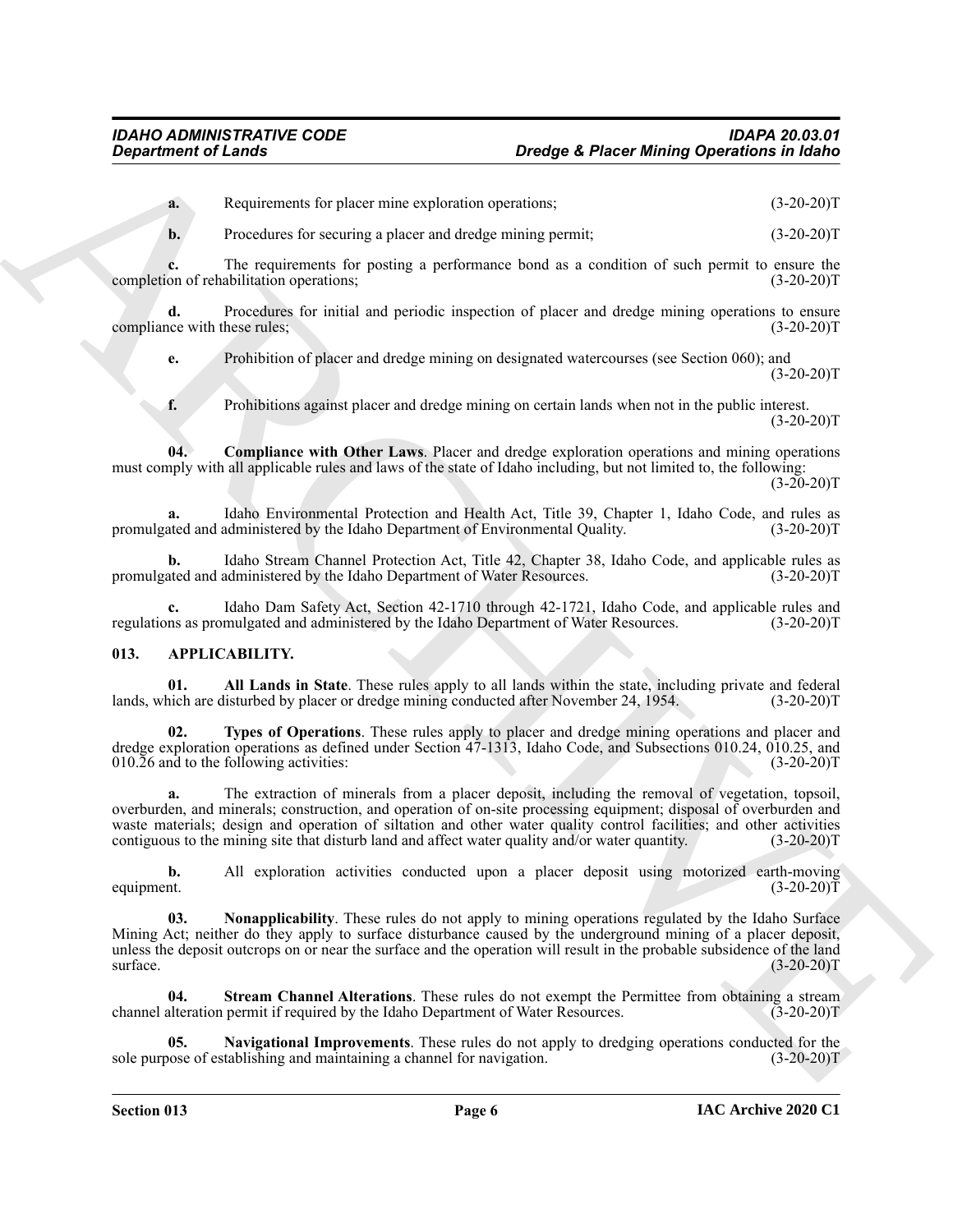<span id="page-6-4"></span>**06. Suction Dredges**. These rules do not apply to dredging operations in streams or riverbeds using suction dredges with an intake diameter of eight (8) inches or less. However, these rules do not affect or exempt the applicability of Section 47-701, Idaho Code, regarding leasing of the state-owned beds of navigable lakes, rivers, and streams, Section 47-703A, Idaho Code, regarding exploration on navigable lakes and streams, and Section 39-118, Idaho Code, regarding review of plans for waste treatment or disposal facilities such as settling or recycle ponds.  $(3-20-20)$ T

#### <span id="page-6-3"></span><span id="page-6-0"></span>**014. ADMINISTRATION.**

The Department of Lands shall administer these rules under the direction of the director. (3-20-20)T

### <span id="page-6-1"></span>**015. -- 019. (RESERVED)**

#### <span id="page-6-5"></span><span id="page-6-2"></span>**020. PLACER OR DREDGE EXPLORATION OPERATIONS.**

**01. Notice**. Any person desiring to conduct placer or dredge exploration operations using motorized earth-moving equipment must, within seven (7) days of commencing exploration, notify the Director. The notice<br>includes the following: (3-20-20)T includes the following:

<span id="page-6-7"></span>**a.** The name and address of the operator; (3-20-20)T

**b.** The legal description of the exploration operation and its starting and estimated completion date;<br>(3-20-20)T and  $(3-20-20)T$ 

<span id="page-6-8"></span><span id="page-6-6"></span>**c.** The anticipated size of the exploration operation and the general method of operation. (3-20-20)T

**02. Confidentiality**. The exploration notice will be treated confidential pursuant to Sections 74-107 314, Idaho Code. (3-20-20) and 47-1314, Idaho Code.

**Design the main of Lendary Constraints of Design Certain and the specifical state of the main of the specifical state of the main of the specifical state of the specifical state of the specifical state of the specifical 03.** One-Half Acre Limit. Any placer or dredge exploration operation that causes a cumulative surface disturbance in excess of one-half (1/2) acre of land, including roads, is considered a placer or dredge mining operation and subject to the requirements outlined in Sections 021 through 065. Lands disturbed by any placer or dredge exploration operation that causes a cumulative surface disturbance of less than one-half (1/2) acre of land, including roads, must be restored to conditions reasonably comparable to conditions existing prior to the placer or dredge exploration operation and as outlined in Subsection 020.04. dredge exploration operation and as outlined in Subsection 020.04.

<span id="page-6-9"></span>**Reclamation Required**. The following reclamation activities, required to be conducted on exploration sites, must be performed in a workmanlike manner with all reasonable diligence, and as to a given exploration drill hole, road, pit, or trench, within one (1) year after abandonment thereof: (3-20-20) exploration drill hole, road, pit, or trench, within one  $(1)$  year after abandonment thereof:

**a.** Drill holes must be plugged within one (1) year of abandonment with a permanent concrete or bentonite plug. (3-20-20)T

**b.** Restore all disturbed lands, including roads, to conditions reasonably comparable to conditions prior to the placer or dredge exploration operations.  $(47-1314(b))$   $(3-20-20)$ existing prior to the placer or dredge exploration operations.  $(47-1314(b))$ 

**c.** Conduct revegetation activities in accordance with Subsection 040.17. Unless otherwise required by a federal agency, one (1) pit or trench on a federal mining claim showing discovery, may be left open pending verification by federal mining examiners. Such abandoned pits and trenches must be reclaimed within one (1) year of verification; (3-20-20)T

**d.** If water runoff from exploration operations causes siltation or other pollution of surface waters, the operator will prepare disturbed lands and adjoining lands under his or her control, as is necessary to meet state water quality standards. (3-20-20)T

**e.** Abandoned lands disturbed by an exploration operation must be top-dressed to the extent that such overburden is reasonably available from any pit or other excavation created by the exploration operation, with that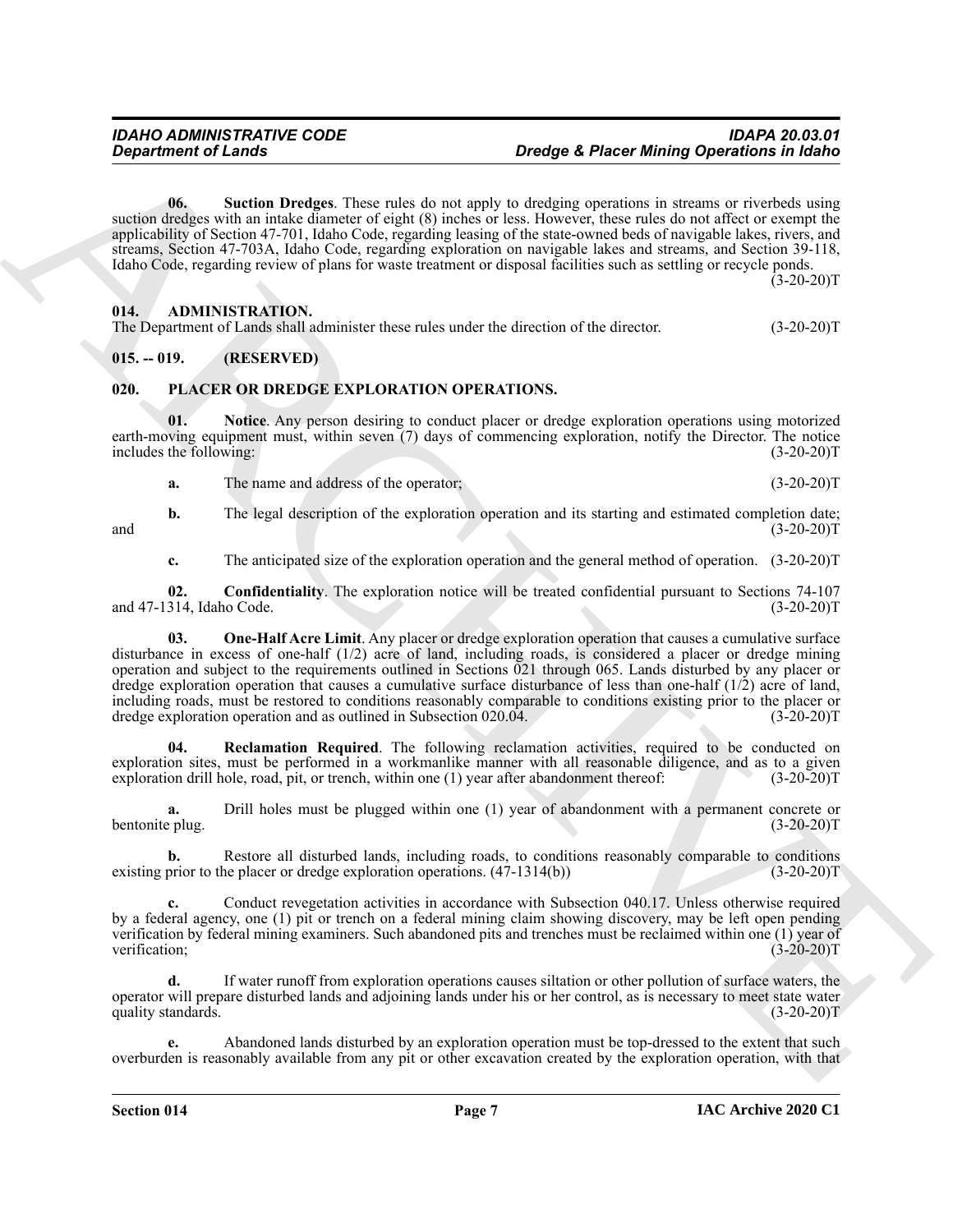type of overburden that is conducive to the control of erosion or the growth of vegetation that the operator elects to plant thereon; (3-20-20) plant thereon;

**f.** Any water containment structure created in connection with exploration operations will be constructed, maintained, and reclaimed so as not to constitute a hazard to human health or the environment.

 $(3-20-20)T$ 

### <span id="page-7-1"></span><span id="page-7-0"></span>**021. APPLICATION PROCEDURE FOR PLACER OR DREDGE MINING PERMIT.**

<span id="page-7-3"></span>**01. Approved Reclamation Plan Required**. No Permittee may conduct placer or dredge mining operations, as defined in these rules, on any lands in the state of Idaho until the placer mining permit has been approved by the Board, the department has received a bond meeting the requirements of these rules, and the permit has been signed by the Director and the Permittee. (3-20-20) has been signed by the Director and the Permittee.

**02. Application Package**. The Permittee must submit a complete application package, for each separate placer mine or mine panel, before the placer permit will be reviewed. Separate placer mines are individual, physically disconnected operations. The complete application package consists of:  $(3-20-20)$ physically disconnected operations. The complete application package consists of:

<span id="page-7-2"></span>**a.** An application completed by the applicant on a form provided by the Director; (3-20-20)T

**b.** A map or maps of the proposed mining operation which includes the information required under on 021.04; (3-20-20) Subsection 021.04;

**c.** A reclamation plan, in map and narrative form, which includes the information required under Subsection 021.06. The map and reclamation plan may be combined on one (1) sheet if practical; (3-20-20)T

**d.** Document(s) identifying and assessing foreseeable, site-specific nonpoint sources of water quality impacts upon adjacent surface waters, and the best management practices the applicant will take to control such nonpoint source impacts; (3-20-20) nonpoint source impacts;

**Designment of Leads Constraints of Leads Constraints of Leads Constraints of Leads Constraints of Leads Constraints of Leads Constraints of Leads Constraints of Leads Constraints of Leads Constraints of Leads Constraints** When the Director determines, after consultation with DEQ, that there is an unreasonably high potential for nonpoint source pollution of adjacent surface waters, the Director will request, and the applicant will provide to the Director, baseline pre-project surface water monitoring information and furnish ongoing monitoring data during the life of the project. This provision does not require any additional baseline preproject surface water monitoring information or ongoing monitoring data where such information or data is already required to be provided<br>pursuant to any federal or state law and is available to the Director; (3-20-20) pursuant to any federal or state law and is available to the Director;

**f.** An out-of-state Permittee must designate an in-state agent authorized to act on behalf of the Permittee. In case of an emergency requiring action to be taken to prevent environmental damage, the authorized agent will be notified as well as the Permittee; and (3-20-20) agent will be notified as well as the Permittee; and

**g.** An application fee of fifty dollars (\$50) for each ten (10) acres or fraction of land included in an application for a new mining permit, or of land to be affected or added in an amended application to an existing mining permit, must be included with the application. No application fee will exceed one thousand dollars (\$1,000).  $(3-20-20)T$ 

<span id="page-7-4"></span>**03. Incomplete Applications**. An application for a permit may be returned for correction if the information provided on the application form or associated mine map(s) or reclamation plan is incomplete or otherwise unsatisfactory. The Director will not proceed on the application until all necessary information is submitted. (3-20-20)T

**a.** If the applicant is not the owner of the lands described in the application, or any part thereof, the land owner must endorse his approval of the application prior to issuance of a permit. The federal government, as a property owner, will be notified of the application, and asked to endorse the application as property owner. For mining operations proposed upon land under a mining lease, either the signature of the lessor must be affixed to the application or a copy of the complete lease attached to the application.  $(3-20-20)$ application or a copy of the complete lease attached to the application.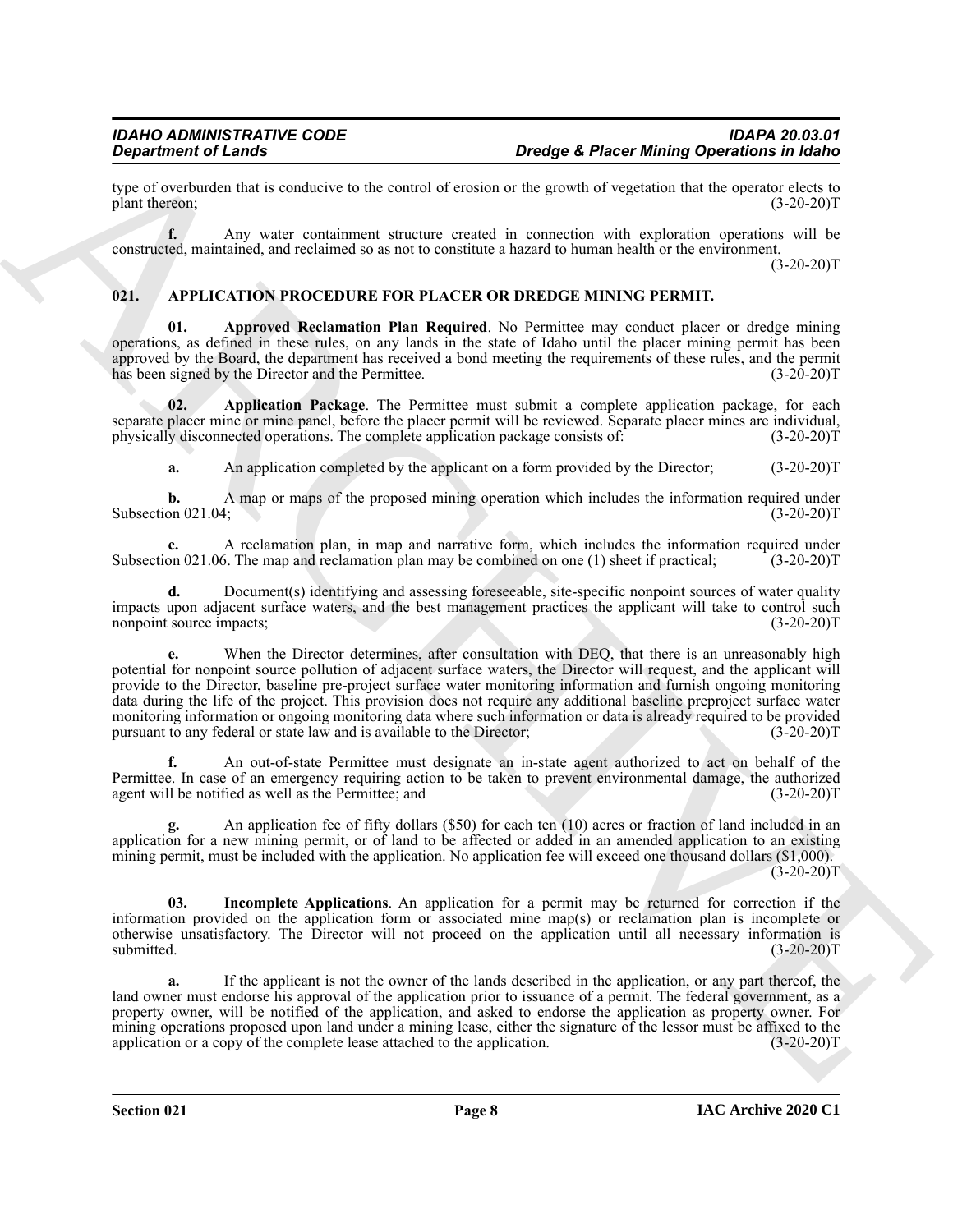<span id="page-8-1"></span><span id="page-8-0"></span>

| <b>Department of Lands</b>     |                                                                                     | Dredge & Placer Mining Operations in Idaho                                                                                                                                                                                                                                                                                                                    |
|--------------------------------|-------------------------------------------------------------------------------------|---------------------------------------------------------------------------------------------------------------------------------------------------------------------------------------------------------------------------------------------------------------------------------------------------------------------------------------------------------------|
| 04.                            | mining operation site will be of sufficient scale to adequately show the following: | Requirements of Maps. Vicinity maps must be prepared on standard United States Geological<br>Survey, seven and one-half (7.5) minute quadrangle maps, or equivalent. In addition, maps of the proposed placer<br>$(3-20-20)T$                                                                                                                                 |
| and abandonment;               |                                                                                     | The location of existing roads and anticipated access and main haulage roads planned for<br>construction in connection with the mining operation, along with approximate dates for construction, reconstruction,<br>$(3-20-20)T$                                                                                                                              |
| b.                             | water within one thousand $(1,000)$ feet of the mining operation;                   | The approximate location, and the names of all known streams, creeks, springs, wells, or bodies of<br>$(3-20-20)T$                                                                                                                                                                                                                                            |
|                                | description to the quarter-quarter section;                                         | The approximate boundaries of all lands to be disturbed in the process of mining, including legal<br>$(3-20-20)T$                                                                                                                                                                                                                                             |
| d.                             |                                                                                     | The approximate boundaries and acreage of the lands that will become disturbed land as a result of<br>the placer or dredge mining operation during the first year of operations following issuance of a placer mining permit;<br>$(3-20-20)T$                                                                                                                 |
|                                | dumps within the mining property;                                                   | The planned location and configuration of pits, mineral stockpiles, topsoil stockpiles, and waste<br>$(3-20-20)T$                                                                                                                                                                                                                                             |
| f.<br>have been completed;     |                                                                                     | Scaled cross-sections, of length and width, which are representative of the placer or dredge mining<br>operation, showing the surface contour prior to mining and the expected surface contour after reclamation activities<br>$(3-20-20)T$                                                                                                                   |
|                                | the filtration equipment to be used to clarify the water.                           | The location of required settling ponds, the design plans, construction specifications and narrative<br>to show they meet both operating requirements and protection from erosion, seepage, and flooding that can be<br>anticipated in the area. Where a dredge is operating in a stream, describe by drawing and narrative, the operation of<br>$(3-20-20)T$ |
| h.                             |                                                                                     | Surface and mineral control or ownership of appropriate scale for boundary identification.<br>$(3-20-20)T$                                                                                                                                                                                                                                                    |
| 05.                            | $(1)$ inch = ten $(10)$ feet and include the following:                             | Settling Ponds. Detailed plans and specifications for settling ponds must be drawn to a scale of one<br>$(3-20-20)T$                                                                                                                                                                                                                                          |
| a.                             | A detailed map of the settling pond location, including:                            | $(3-20-20)T$                                                                                                                                                                                                                                                                                                                                                  |
| 1.<br>the operation;           |                                                                                     | Dimensions and orientation of the settling ponds and/or other wastewater treatment components of<br>$(3-20-20)T$                                                                                                                                                                                                                                              |
| ii.                            | Distance from surface waters;                                                       | $(3-20-20)T$                                                                                                                                                                                                                                                                                                                                                  |
| iii.<br>structures and piping; |                                                                                     | Pond inlet/outlet locations including emergency spillways and detailed description of control<br>$(3-20-20)T$                                                                                                                                                                                                                                                 |
| iv.                            | Location of erosion control structures; and                                         | $(3-20-20)T$                                                                                                                                                                                                                                                                                                                                                  |
| V.                             | Ten (10) year flood elevation (probable high water mark).                           | $(3-20-20)T$                                                                                                                                                                                                                                                                                                                                                  |
| b.                             | A detailed cross-section of the pond(s) including:                                  | $(3-20-20)T$                                                                                                                                                                                                                                                                                                                                                  |
| i.                             | Dimensions and orientation;                                                         | $(3-20-20)T$                                                                                                                                                                                                                                                                                                                                                  |
| ii.                            | Proposed sidewall elevations;                                                       | $(3-20-20)T$                                                                                                                                                                                                                                                                                                                                                  |
|                                | Proposed sidewall slope;                                                            | $(3-20-20)T$                                                                                                                                                                                                                                                                                                                                                  |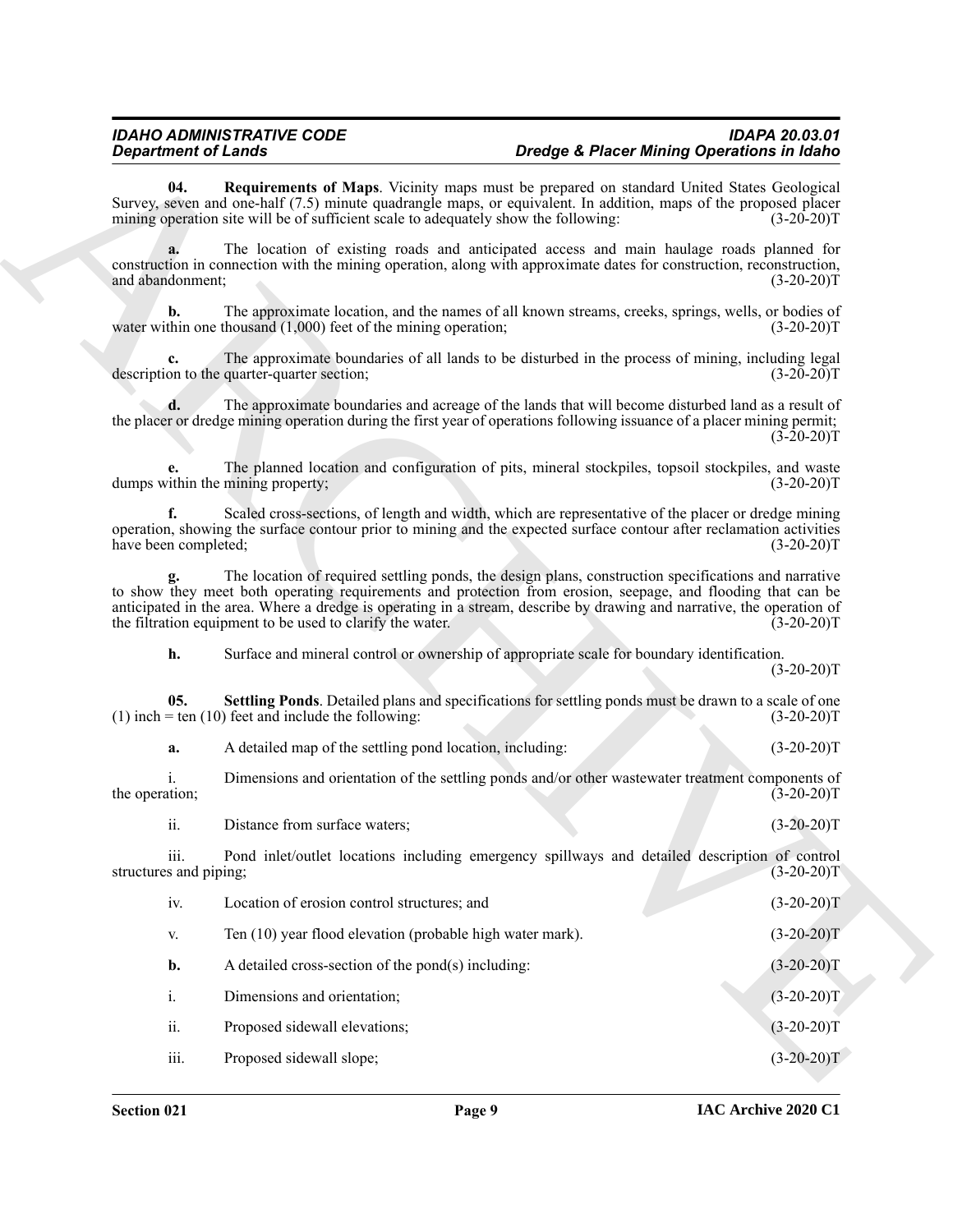<span id="page-9-0"></span>

|                           | <b>Department of Lands</b>                                                                                                                                                                                                                                                                                                                                                                                                                                                                             | Dredge & Placer Mining Operations in Idaho |              |
|---------------------------|--------------------------------------------------------------------------------------------------------------------------------------------------------------------------------------------------------------------------------------------------------------------------------------------------------------------------------------------------------------------------------------------------------------------------------------------------------------------------------------------------------|--------------------------------------------|--------------|
| iv.                       | Sidewall width;                                                                                                                                                                                                                                                                                                                                                                                                                                                                                        |                                            | $(3-20-20)T$ |
| V.                        | Distance from and elevation above all surface water; and                                                                                                                                                                                                                                                                                                                                                                                                                                               |                                            | $(3-20-20)T$ |
| vi.                       | Slope of settling pond location.                                                                                                                                                                                                                                                                                                                                                                                                                                                                       |                                            | $(3-20-20)T$ |
| c.                        | Narrative of the construction method(s) describing:                                                                                                                                                                                                                                                                                                                                                                                                                                                    |                                            | $(3-20-20)T$ |
| i.                        | Bottom material;                                                                                                                                                                                                                                                                                                                                                                                                                                                                                       |                                            | $(3-20-20)T$ |
| ii.                       | Sidewall material;                                                                                                                                                                                                                                                                                                                                                                                                                                                                                     |                                            | $(3-20-20)T$ |
| iii.                      | Pond volume;                                                                                                                                                                                                                                                                                                                                                                                                                                                                                           |                                            | $(3-20-20)T$ |
| iv.                       | Volume of water to be used in the wash plant;                                                                                                                                                                                                                                                                                                                                                                                                                                                          |                                            | $(3-20-20)T$ |
| V.                        | Discharge or land application requirements;                                                                                                                                                                                                                                                                                                                                                                                                                                                            |                                            | $(3-20-20)T$ |
| vi.                       | Any pond liners or filter materials to be installed; and                                                                                                                                                                                                                                                                                                                                                                                                                                               |                                            | $(3-20-20)T$ |
| viii.                     | Compaction techniques.                                                                                                                                                                                                                                                                                                                                                                                                                                                                                 |                                            | $(3-20-20)T$ |
| d.                        | If the proposed ponds are:                                                                                                                                                                                                                                                                                                                                                                                                                                                                             |                                            | $(3-20-20)T$ |
| $\mathbf{i}$ .            | Less than two thousand five hundred $(2,500)$ feet square surface area;                                                                                                                                                                                                                                                                                                                                                                                                                                |                                            | $(3-20-20)T$ |
| ii.                       | Less than four $(4)$ feet high;                                                                                                                                                                                                                                                                                                                                                                                                                                                                        |                                            | $(3-20-20)T$ |
| iii.                      | Greater than fifty (50) feet from surface water; and                                                                                                                                                                                                                                                                                                                                                                                                                                                   |                                            | $(3-20-20)T$ |
| iv.                       | Constructed on slopes of three: one $(3:1)$ or flatter, the plans and specifications for settlings ponds<br>must contain information in Subparagraphs 021.05.a.i., 021.05.a.ii., and 021.05.a.iv.; 021.05.b.i., 021.05.b.ii.,<br>021.05.b.v. and 021.05.b.vi. This information may be prepared as a sketch map showing appropriate elevations,<br>distances and other required details.                                                                                                                |                                            | $(3-20-20)T$ |
| 06.                       | Requirements for Reclamation Plan. A reclamation plan must be submitted in map and narrative<br>form and include the following:                                                                                                                                                                                                                                                                                                                                                                        |                                            | $(3-20-20)T$ |
| a.                        | Show how watercourses disturbed by the mining operation will be replaced on meander lines with a<br>pool structure conducive to good fish and wildlife habitat and recreational use. Show how and where riprap or other<br>methods of bank stabilization will be used to ensure that, following abandonment, the stream erosion will not exceed<br>the rate normally experienced in the area. If necessary, show how the replaced watercourse will not contribute to<br>degradation of water supplies; |                                            | $(3-20-20)T$ |
| $\mathbf{b}$ .            | Describe and show the contour of the proposed mine site after final backfilling and/or grading, with<br>grades listed for slopes after mining;                                                                                                                                                                                                                                                                                                                                                         |                                            | $(3-20-20)T$ |
| c.<br>on disturbed lands; | On a drainage control map, show the best management practices to be utilized to minimize erosion                                                                                                                                                                                                                                                                                                                                                                                                       |                                            | $(3-20-20)T$ |
| d.                        | Show roads to be reclaimed upon completion of mining;                                                                                                                                                                                                                                                                                                                                                                                                                                                  |                                            | $(3-20-20)T$ |
| e.                        | Show plans for both concurrent and final revegetation of disturbed lands. Indicate soil types,<br>slopes, precipitation, seed rates, species, topsoil, or other growth medium storage and handling, time of planting,<br>method of planting and, if necessary, fertilizer and mulching rates;                                                                                                                                                                                                          |                                            | $(3-20-20)T$ |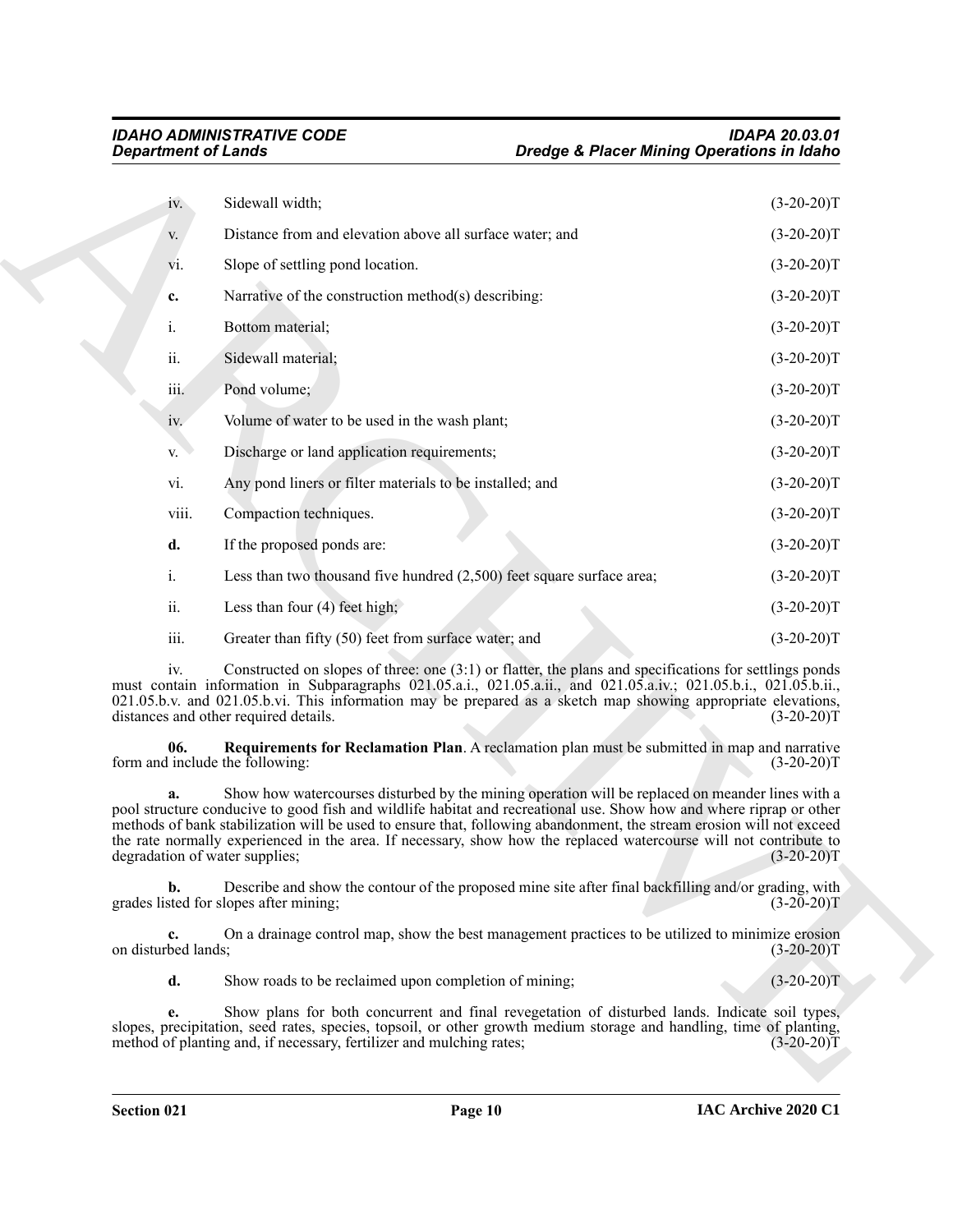**f.** The planned reclamation of tailings or sediment ponds; (3-20-20)T

**g.** An estimate of total reclamation cost to be used in establishing bond amount. The cost estimate should include the approximate cost of grading, revegetation, equipment mobilization, labor, and administrative overhead. (3-20-20)T

**h.** Make a premining estimate of trees on the site by species and forest lands utilization consideration (3-20-20) in reclamation.

<span id="page-10-2"></span>**07.** State Approval Required. Approval of a placer mining permit must be obtained under these rules, pproval of such plan has been or is obtained from an appropriate federal agency. (3-20-20) even if approval of such plan has been or is obtained from an appropriate federal agency.

<span id="page-10-1"></span>**08. Application Review and Inspection**. If the Director determines that an inspection is necessary, the applicant may be contacted and asked that he or his duly authorized employee or representative be present for inspection at a reasonable time. An inspection may be required prior to issuance of the permit. The applicant must make such persons available for the purpose of inspection (see Subsection 051.01). Failure to provide a representative does not mean that the state will not conduct such inspection. (3-20-20) does not mean that the state will not conduct such inspection.

### <span id="page-10-5"></span><span id="page-10-3"></span><span id="page-10-0"></span>**022. PROCEDURES FOR REVIEW AND DECISION UPON AN APPLICATION.**

**Department of Leady<br>
1.** The plane axis well advantage of relationship and the state in the state of the state of the state of the state of the state of the state of the state of the state of the state of the state of th **01. Decision on Application**. Following the Director's review of an application for a new permit, or to amend an existing permit and provide an opportunity to correct any deficiencies, the Board will approve or disapprove the application and the Director will notify the applicant of the Board's decision by mail. Such notice will contain any reservations conditioned with the approval, or the information required to be given under Subsections 022.07 and 022.09 if disapproved. If approved, a permit will be issued after the bonding requirements of Section 035 are met. No mining is allowed until the permit is bonded and applicant is notified by mail or telephone of approval.  $(3-20-20)T$ 

<span id="page-10-8"></span>**02. Public Hearings**. For the purpose of determining whether a proposed application complies with es, the Director may call for a public hearing, as described in Section 030. (3-20-20) these rules, the Director may call for a public hearing, as described in Section 030.

<span id="page-10-4"></span>**03. Adverse Weather**. If weather conditions prevent the Director from inspecting the proposed mining site to acquire the information required to evaluate the application, the application may be placed in suspense, pending improved weather conditions. The applicant will be notified in writing of this action. (3-20-20) pending improved weather conditions. The applicant will be notified in writing of this action.

<span id="page-10-6"></span>**04. Interagency Comment**. Nonconfidential materials submitted under Section 021 will be forwarded by the Director to the Departments of Water Resources, Environmental Quality, and Fish and Game for review and comment. If operations are to be located on federal lands, the department will notify the U. S. Bureau of Land Management or the U.S. Forest Service. The Director may provide public notice on receipt of a reclamation plan. In addition, a copy of an application will be provided to individuals who request the information in writing, subject to<br>Title 9. Chapter 3. Idaho Code. (3-20-20) Title 9, Chapter 3, Idaho Code.

<span id="page-10-9"></span>**05. Stream Alteration Permits**. No permit will be issued proposing to alter, occupy or to dredge any stream or watercourse without notification to the Department of Water Resources of the pending application. The Department of Water Resources will respond to said notification within twenty (20) days. If a stream channel alteration permit is required, it must be issued prior to issuance of the placer and dredge permit. (3-20-20)T alteration permit is required, it must be issued prior to issuance of the placer and dredge permit.

<span id="page-10-10"></span>**06. Water Clarification**. No permit will be issued until the Director is satisfied that the methods of water clarification proposed by the applicant are of sound engineering design and capable of meeting the water quality standards established under Title 39, Chapter 1, Idaho Code, and IDAPA 58.01.02, "Water Quality Standards," IDAPA, 58.01.11. "Ground Water Quality Rule." (3-20-20)T Standards," IDAPA, 58.01.11. "Ground Water Quality Rule."

<span id="page-10-7"></span>**07. Permit Denial Authority**. The Board has the power to deny any application for a permit on state lands, streams, or riverbeds, or on any unpatented mining claims, upon its determination that a placer or dredge mining operation on the area proposed would not be in the public interest, giving consideration to economic factors, recreational use for such lands, fish and wildlife habitat, and other factors which in the judgement of the Board may be pertinent, and may deny any application upon notification by the Department of Water Resources that the granting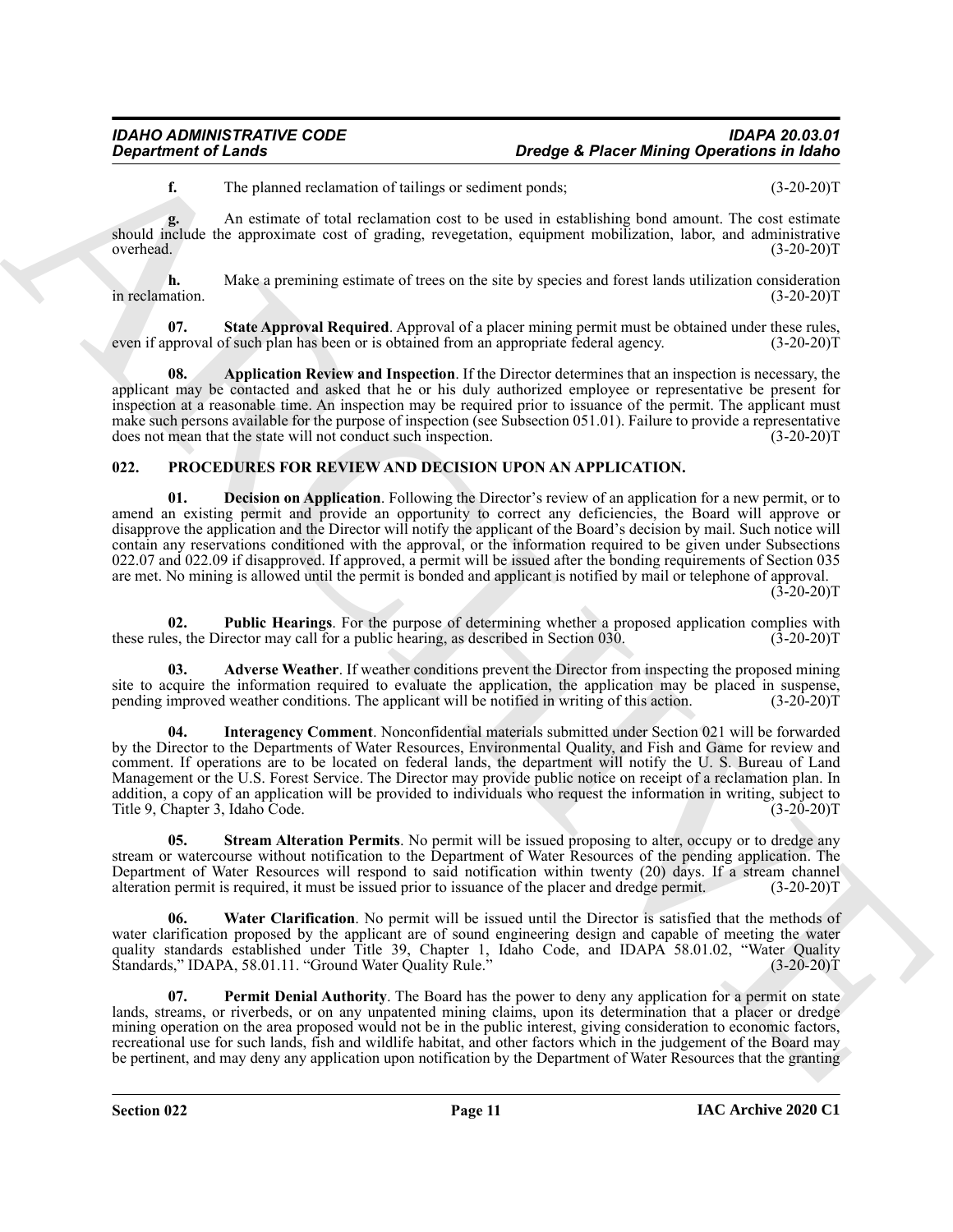of such permit would result in permanent damage to the stream channel. (Section 47-1317(j), Idaho Code)  $(3-20-20)T$ 

<span id="page-11-12"></span>**08. Permit Conditions**. If an application fails to meet the requirements of these rules, the Board may issue a permit subject to conditions that bring the application into compliance with these rules. The applicant may accept or refuse the permit. Refusal to accept the permit is considered a denial under Subsection 022.09. (3-20-20)T

<span id="page-11-11"></span>**09. Amended Applications**. If the Board disapproves the application, the applicant will be informed of the rules that have not been complied with, the manner in which they have not been complied with, and the requirements necessary to correct the deficiencies. The applicant may then submit an amended application, which will be processed as described in Section 022. (3-20-20)T

<span id="page-11-13"></span>**10. Permit Offering**. Upon approval by the Board, the applicant will be notified of the action and the amount of bond required. Upon receipt of the required bond, the permit will be sent to the applicant for signature. If the bond and the permit, signed by the applicant, are not received within twelve (12) months of Board action, the approval will be automatically rescinded, except that upon written request of the applicant, and for good cause, the Director may defer decision of the Board's approval for a reasonable period of time not to exceed one (1) year. The Director will notify the applicant of his decision in writing. (3-20-20) Director will notify the applicant of his decision in writing.

<span id="page-11-14"></span>**11. Reclamation Obligations**. The permit issued by the Board governs and determines the nature and the reclamation obligations of the Permittee. (3-20-20)<sup>T</sup> extent of the reclamation obligations of the Permittee.

### <span id="page-11-0"></span>**023. -- 024. (RESERVED)**

### <span id="page-11-5"></span><span id="page-11-1"></span>**025. AMENDING AN APPROVED PERMIT.**

**01. Application to Amendment**. If circumstances arise that require significant change in the reclamation plan, method of operation, increase in acreage, or other details associated with an approved permit, the Permittee will submit an application on a department form or exact copy to amend the permit. Application fees are to be submitted with amended applications pursuant to Subsection 021.02.g. (3-20-20)T be submitted with amended applications pursuant to Subsection 021.02.g.

<span id="page-11-10"></span><span id="page-11-8"></span><span id="page-11-7"></span><span id="page-11-6"></span>**02.** Processing. An application to amend a permit will be processed in accord with Section 022.

 $(3-20-20)T$ 

### <span id="page-11-2"></span>**026. DEVIATION FROM AN APPROVED PERMIT.**

**01. Unforeseen Events**. If a Permittee finds that unforeseen events or unexpected conditions require immediate deviation from an approved permit, the Permittee may continue mining in accord with the procedures dictated by the changed conditions, pending submission and approval of an amended permit, even though such operations do not comply with the current approved permit. This does not excuse the Permittee from complying with the BMPs and reclamation requirements of Sections 020 and 040. (3-20-20) f

<span id="page-11-9"></span>**02. Notification**. Notification of such unforeseen events must be given to the department within fortyeight (48) hours after discovery, and an application to amend the permit must be submitted within thirty (30) days of deviation from the approved permit by the Permittee. (3-20-20)T deviation from the approved permit by the Permittee.

### <span id="page-11-15"></span><span id="page-11-3"></span>**027. TRANSFER OF PERMITS.**

**Design density of Lendary<br>
Consideration** of the intermediations of the state of the state density of the constraints (Social Party 13-17). Make Consider the state of the state of the state of the state of the state of t Placer and dredge mining permits may be transferred from an existing Permittee to a new Permittee. Transfer is made by the new Permittee filing a notarized Department Transfer of Permit form. The new Permittee is then responsible for the past Permittee's obligations under Title 47, Chapter 13, Idaho Code, these rules, the reclamation plan, and permit. When a replacement bond is submitted relative to an approved placer/dredge mining permit, the following rider must be filed with the department as part of the replacement bond before the existing bond will be released: "(Surety company or principal) understands and expressly agrees that the liability under this bond shall extend to all acts for which reclamation is required on areas disturbed in connection with placer/dredge mining permit No., both prior and subsequent to the date of this rider." (3-20-20)T

### <span id="page-11-4"></span>**028. -- 029. (RESERVED)**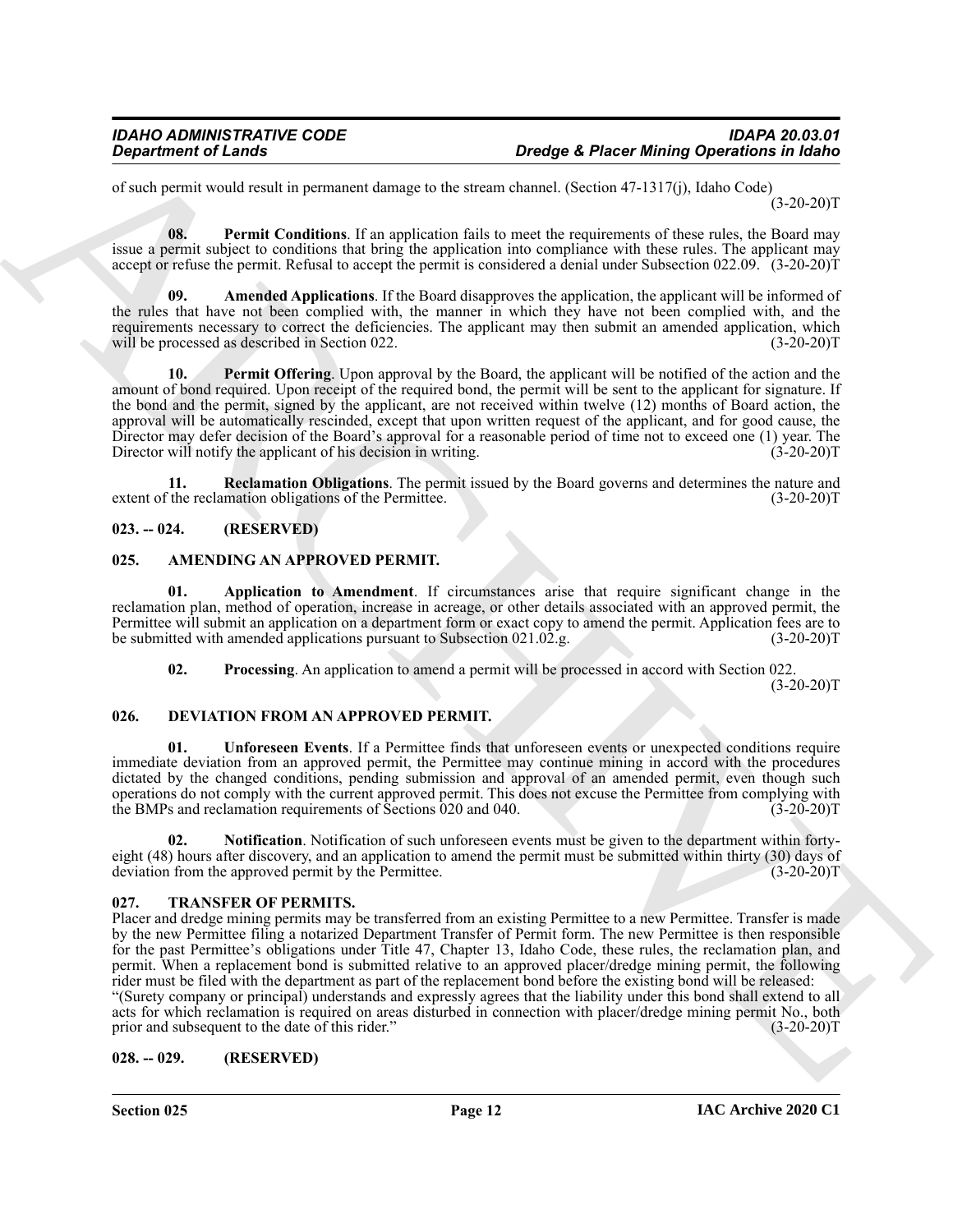#### <span id="page-12-5"></span><span id="page-12-0"></span>**030. PUBLIC HEARING FOR PERMIT APPLICATION.**

<span id="page-12-11"></span>**01. Public Hearings**. During any stage of the application process the Director may conduct a public hearing.  $(3-20-20)T$ 

<span id="page-12-8"></span><span id="page-12-6"></span>**02. Basis for Hearing**. This action will be based upon the preliminary review of the application and upon any concern registered with the Director by the public, affected land owners, federal agencies having surface management of the affected lands, other interested entities, or upon request by the applicant. (3-20-20)T

Design the result of the same of the same of the same of the same of the same of the same of the same of the same of the same of the same of the same of the same of the same of the same of the same of the same of the same **03. Hearing for Water Degradation** The Director will call for a public hearing when he determines, after consultation with the Departments of Water Resources, Environmental Quality, Fish and Game, and affected Indian tribes (pursuant to Paragraph 021.02.e.), that proposed placer or dredge mining operations can reasonably be expected to significantly degrade adjacent surface waters. A hearing held under this subsection will be conducted to receive comment on the measures the applicant will use to protect surface water quality from nonpoint source water pollution. (3-20-20)T pollution. (3-20-20)T

<span id="page-12-13"></span>**04. Site of Hearing**. The hearing will be held, upon the record, in the locality of the proposed operation, or in Ada County, at a reasonable time and place. (3-20-20)T

<span id="page-12-9"></span>**05. Hearing Notice**. The Director will give notice of the date, time, and place of the hearing to the applicant, to federal, state, local agencies, and Indian tribes which may have an interest in the decision, as shown on the application; to all persons petitioning for the hearing, if any; and to all persons identified by the applicant pursuant to Subsection 021.03.a. as an owner of the specific acreage to be affected by the proposed placer or dredge mining operation. Such hearing notice will be sent by certified mail and postmarked not less than thirty (30) days before the scheduled date of the public hearing.

<span id="page-12-12"></span>**06. Public Notice**. The Director will notify the general public of the date, time, and place of the hearing by placing a newspaper advertisement once a week, for two (2) consecutive weeks, in the locale of the area covered by the application. The two (2) consecutive weekly advertisements begin between seven (7) and twenty (20) days prior to the scheduled date of the hearing. A copy of the application is to be placed for review in a conspicuous place in the local area of the proposed mining operations, in the nearest department's area office, and the department's administrative office in Boise.

<span id="page-12-7"></span>**07. Description of Effects**. In the event a hearing is ordered under Subsection 030.03, the notice to the public will describe the potentially significant surface water quality degradation and contain the applicant's description of the measures that will be taken to prevent degradation of adjacent surface waters from nonpoint sources of pollution. The foregoing is to be discussed at the public hearing. (3-20-20)T

<span id="page-12-10"></span>**08. Hearing Officer**. The hearing will be conducted by the Director or his duly authorized tative. Both oral and written testimony will be accepted. (3-20-20)<sup>T</sup> representative. Both oral and written testimony will be accepted.

#### <span id="page-12-1"></span>**031. -- 034. (RESERVED)**

### <span id="page-12-3"></span><span id="page-12-2"></span>**035. PERFORMANCE BOND REQUIREMENTS.**

<span id="page-12-4"></span>**01. Submittal of Bond**. Prior to issuance of a placer or dredge mining permit, an applicant must submit to the Director, on a placer or dredge mining bond form, a performance bond meeting the requirements of this rule.  $(3-20-20)T$ 

**a.** The amount of the initial bond is in the amount determined by the Board to be the estimated reasonable costs of reclamation of lands proposed to be disturbed in the permit area, plus ten percent (10%). The determination by the Board of the bond amount constitutes a final decision subject to judicial review as set forth in Section 002 of these rules. The bond may be submitted in the form of a surety, cash, certificate of deposit, or other bond acceptable to the Director. (3-20-20) bond acceptable to the Director.

**b.** Acreage on which reclamation is completed must be reported in accord with Subsections 035.06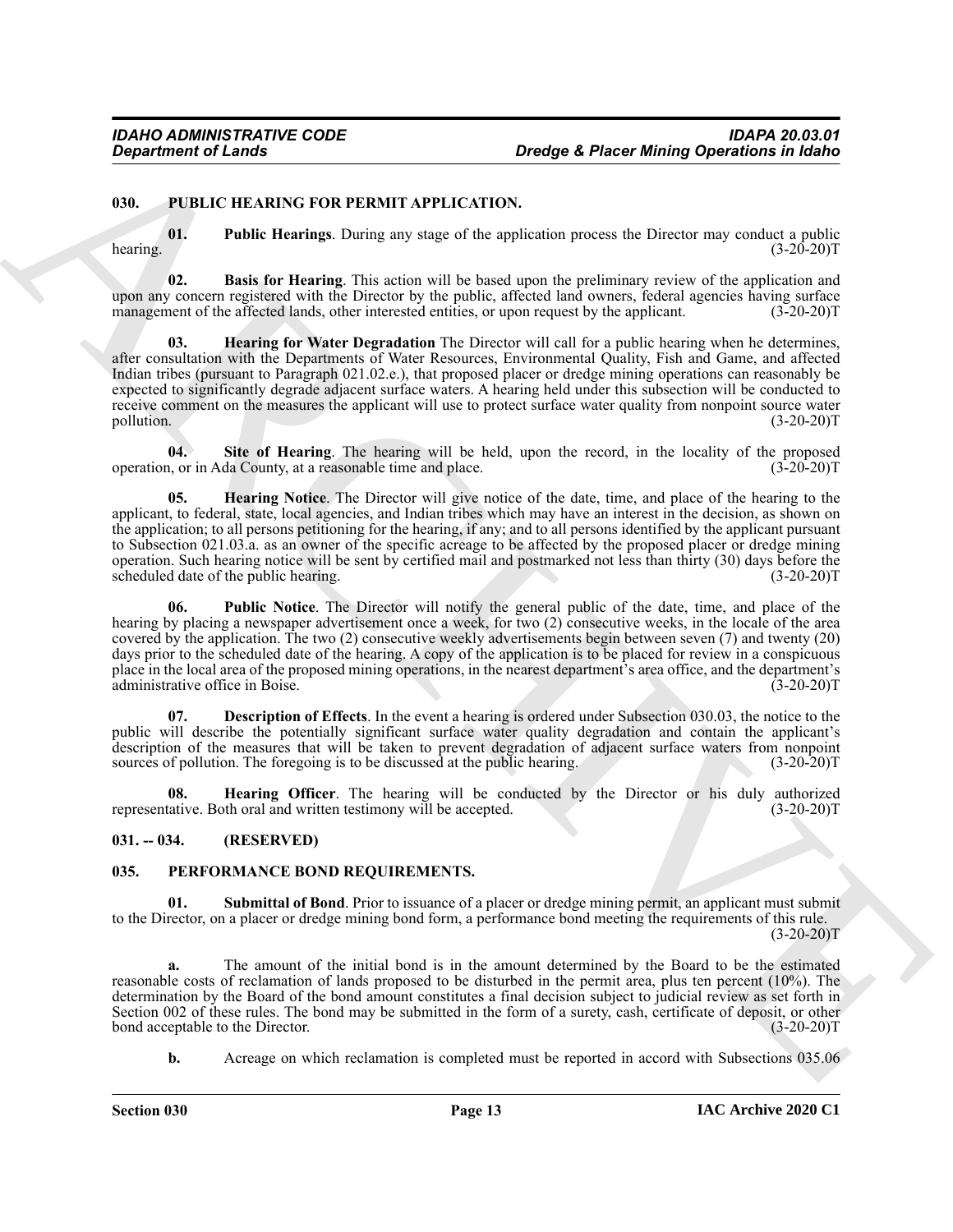and 035.07. Acreage may be released upon approval by the Director. The bond may be reduced by the amount appropriate to reflect the completed reclamation. (3-20-20) appropriate to reflect the completed reclamation.

#### <span id="page-13-2"></span>**02. Form of Performance Bond**. (3-20-20)T

**a.** Corporate surety bond: This is an indemnity agreement executed for the Permittee by a corporate surety licensed to do business in the state of Idaho submitted on a placer and dredge mining bond form, or exact copy, supplied by the Director. The bond is to be conditioned upon the Permittee faithfully performing all requirements of the act, these rules, the permit, and reclamation plan, and must be payable to the state of Idaho. (3-20-20)T

**Develop 4. Phone 1. Develop 4. Phone 1. Develop 4. Phone 1. Develop position is a lateration of the state of the state of the state of the state of the state of the state of the state of the state of the state of t b.** Collateral bond: This is an indemnity agreement executed by or for the Permittee, and payable to the Idaho Department of Lands, pledging cash deposits, governmental securities, or negotiable certificates of deposit of any financial institution doing business in the United States. Collateral bonds are subject to the following conditions:  $(3-20-20)T$ 

i. The Director will obtain possession, and upon receipt of such collateral bonds, deposit such cash or s with the state treasurer to hold in trust for the purpose of bonding reclamation performance; (3-20-20) securities with the state treasurer to hold in trust for the purpose of bonding reclamation performance;

ii. The Director will value collateral at its current market value, not face value; (3-20-20)T

iii. Certificates of deposit will be issued or assigned to the Department, in writing, and upon the books of the financial institution issuing such certificates. Interest will be allowed to accrue and may be paid by the bank, upon demand, to the Permittee, or other person which posted the collateral bond; (3-20-20)T

iv. Amount of an individual certificate may not exceed the maximum amount insured by the Federal Deposit Insurance Corporation or Federal Savings and Loan Insurance Corporation or their successors; (3-20-20)T

v. Financial institutions issuing such certificates will waive all rights of set-off or liens which it has or<br>(3-20-20)T<br>(3-20-20)T might have against such certificates;

vi. Any such certificates will be automatically renewable; and (3-20-20)T

vii. The certificate of deposit will be of sufficient amount to ensure that the Director would be able to liquidate such certificates prior to maturity, upon forfeiture, for the amount of the required bond, including any penalty for early withdrawal. (3-20-20) penalty for early withdrawal.

**c.** Letters of credit: (3-20-20)T

i. A letter of credit ("credit") is an instrument executed by a bank doing business in Idaho, made at the request of a customer, that states that the issuing bank will honor drafts for payment upon compliance with the terms of the credit; (3-20-20)T

ii. All credits are irrevocable and prepared in a format prescribed by the Director; (3-20-20)T

iii. All credits must be issued by an institution authorized to do business in the state of Idaho or through a confirming bank authorized to do business in the state of Idaho which engages that it will itself honor the credit in full. In the alternative, a foreign bank may execute or consent to jurisdiction of Idaho courts on a form prescribed by the Director; and

iv. The account party on all credits must be identical to the entity identified on the placer mining s the Permittee. (3-20-20) permit as the Permittee.

**03. Blanket Bond**. Where a Permittee is involved in numerous placer or dredge operations, the Director may accept a blanket bond in lieu of separate bonds under approved permits. The amount of such bond must comply with other applicable provisions of Section 035 and are equal to the total of the penalties of the separate<br>tonds being combined into a single bond. (3-20-20) bonds being combined into a single bond.

<span id="page-13-1"></span><span id="page-13-0"></span>**04. Bond Cancellation**. Any surety company canceling a bond must give the department at least one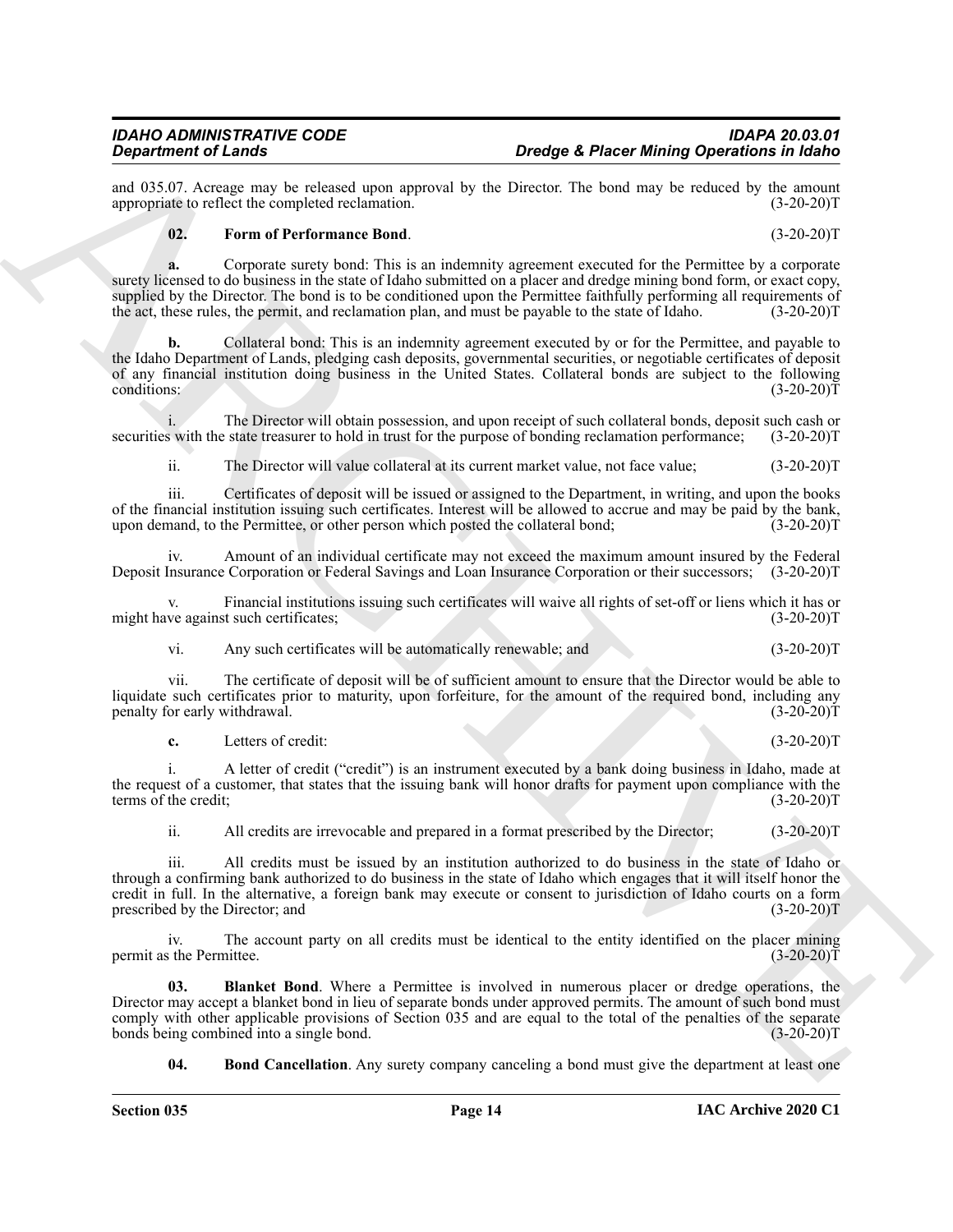### *IDAHO ADMINISTRATIVE CODE IDAPA 20.03.01 Dredge & Placer Mining Operations in Idaho*

*Organization of Lines between the state of the state of the state of the state in the state of the state of the state of the state of the state of the state of the state of the state of the state of the state of the st* hundred twenty (120) days' notice prior to cancellation. The Director will not release a surety from liability under an existing bond until the Permittee has submitted to the Director an acceptable replacement bond or reclaimed the site. Replacement bonds must cover any liability accrued against the bonded principal under the permit. If a Permittee fails to submit an acceptable replacement bond prior to the effective date of cancellation of the original bond, or within thirty (30) days following written notice of cancellation by the Director, whichever is later, the Director may issue a cease and desist order and seek injunctive relief to stop the Permittee from conducting placer or dredge mining operations on the lands covered by the bond until such replacement has been received by the department. The Permittee must cease mining operations on lands covered by the bond until a suitable bond is filed. (3-20-20)T

<span id="page-14-2"></span>**Substitute Surety**. If a surety's Idaho business license is suspended or revoked, the Permittee must, within thirty (30) days after notice by the department, find a substitute for such surety. The substitute surety must be licensed to do business in Idaho. If the Permittee fails to secure such substitute surety, the Director may issue a ceaseand-desist order and seek injunctive relief to stop the Permittee from conducting placer and dredge mining operations on the lands covered by the bond until a substitution has been made. The Permittee must cease mining operations on lands covered by the bond until a bond acceptable to the department is filed. (3-20-20)T

<span id="page-14-0"></span>**06. Bond Reduction**. Upon finding that any land bonded under a placer or dredge mining permit will not be affected by mining, the Permittee must notify the Director by submitting an application amending the permitted acreage, pursuant to Section 025. When the Director has verified that the bonding requirement for the amended permit is adequate, any excess reclamation bond will be released. Any request for bond reduction will be answered by the Director within thirty (30) days of receiving such request unless weather conditions prevent inspection. (3-20-20) inspection. (3-20-20)T

<span id="page-14-1"></span>**07. Bond Release**. Upon completion of the reclamation, specified in the permit, the Permittee must notify the Director in writing, of his desire to secure release from bonding. When the Director has verified that the requirements of the placer or dredge mining permit have been met, as stated in the permit, the bond will be released.  $(3-20-20)T$ 

**a.** Any request for bond release will be answered by the Director within thirty (30) days of receiving uest unless weather conditions prevent inspection.  $(3-20-20)$ such request unless weather conditions prevent inspection.

**b.** If the Director finds that a specific portion of the reclamation has been satisfactorily completed, the bond may be reduced to the amount required to complete the remaining reclamation. The following schedule will be used to complete these bond reductions unless the Director determines in a specific case that this schedule is not appropriate and specifies a different schedule: (3-20-20)T

Sixty percent  $(60%)$  of the bond may be released when the Permittee completes the required backfilling, regrading, topsoil replacement, and drainage control of the bonded area in accordance with the approved placer mining permit; and

ii. After revegetation activities have been performed by the Permittee on the regraded lands according to the approved placer mining permit and Section 040, the department may release an additional twenty-five percent (25%) of the bond. (3-20-20)T  $(25%)$  of the bond.

**c.** The remaining bond will not be released: (3-20-20)T

i. As long as the disturbed lands are contributing sediment or other pollution to surface waters outside the disturbed land in excess of state water quality standards established under Title 39, Chapter 1, Idaho Code;

 $(3-20-20)T$ 

ii. Until final removal of equipment and structures related to the mining activity, or until any remaining equipment and structures are brought under an approved placer or dredge mining permit and bond by a new Permittee (this rule does not require a Permittee to remove equipment or structures from patented lands when the landowner has authorized the equipment and structures to remain on the site); (3-20-20)T

iii. Until all temporary sediment or erosion control structures have been removed and reclaimed or until such structures are brought under an approved placer mining permit and bond by a new Permittee; and  $(3-20-20)$ T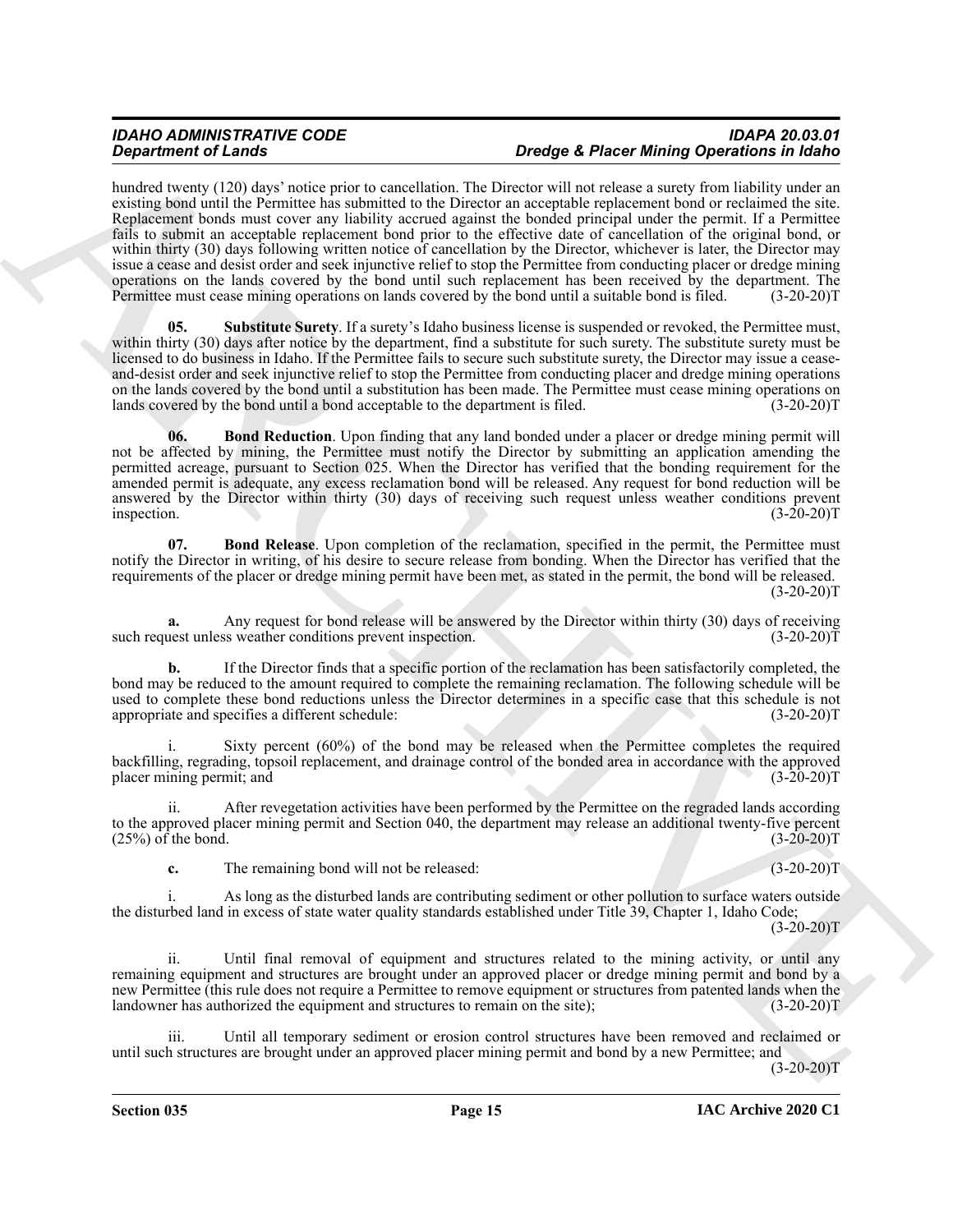iv. Until vegetation productivity is returned to levels of yields at least comparable to productivity which the disturbed lands supported prior to the permitted mining, except as stated in Subsection 040.17.b.

 $(3-20-20)T$ 

<span id="page-15-7"></span>**08. Forfeiture**. In accord with Subsection 050.02, a bond may be forfeited if the Director determines that the Permittee has not conducted the placer and dredge mining and reclamation in accord with the act, these rules, the approved permit, and the reclamation plan. (3-20-20) the approved permit, and the reclamation plan.

<span id="page-15-5"></span>**09. Correction of Deficiencies**. The Director may, through cooperative agreement with the Permittee, devise a schedule to correct deficiencies in complying with the permit and thereby postpone action to recover the bond. (3-20-20)T

<span id="page-15-4"></span>**10. Bonding Rate**. A Permittee may petition the Director for a change in the initial bond rate. The Director will review the petition, and if satisfied with the information presented, a special bond rate will be set based upon the estimated cost that the Director would incur should a forfeiture of bond occur and it becomes necessary for the Director to complete reclamation to the standards established in the permit and reclamation plan. (3-20-20)T

<span id="page-15-8"></span><span id="page-15-6"></span>**11. Federal Bonds Recognized**. The Director may accept as a bond, evidence of a valid reclamation bond with the United States government. The bond must equal or exceed the amount determined in Subsection 035.01.a. This does not release a Permittee from bonding under these rules if the Permittee fails to continuously maintain a valid federal bond.  $(3-20-20)$ maintain a valid federal bond.

**Designition of Lends<br>
Until agents are consistent to the second method, the constraint of the second method. The second method is a consent of the second method is a consent of the second method is a consent of the secon 12. Insufficient Bond**. In the event the amount of the bond is insufficient to reclaim the land in compliance with the act, these rules, the approved permit, and the reclamation plan, the attorney general is empowered to commence legal action against the Permittee in the name of the Board to recover the amount, in excess of the bond, necessary to reclaim the land in compliance with the act, these rules, the approved permit, and the reclamation plan. (3-20-20) reclamation plan.

### <span id="page-15-0"></span>**036. -- 039. (RESERVED)**

#### <span id="page-15-2"></span><span id="page-15-1"></span>**040. BEST MANAGEMENT PRACTICES AND RECLAMATION FOR PLACER AND DREDGE MINING OPERATION.**

#### <span id="page-15-3"></span>**01. Nonpoint Source Sediment Control**. (3-20-20)T

**a.** Appropriate best management practices for nonpoint source sediment or other pollution controls must be designed, constructed, and maintained with respect to site-specific placer or dredge mining operations. Permittees will utilize best management practices designed to achieve state water quality standards and protect existing beneficial uses of adjacent surface waters. (3-20-20) existing beneficial uses of adjacent surface waters.

**b.** State water quality standards, including protection of existing beneficial uses, are the standard that must be achieved by best management practices. In addition to proper mining techniques and reclamation measures, the Permittee will take necessary steps at the close of each operating season to assure that sediment movement or other pollution associated with surface runoff over the area is minimized in order to achieve water quality standards.  $(3-20-20)T$ 

**c.** Sediment or pollution control measures refer to best management practices that are carried out within and, if necessary, adjacent to the disturbed land and consist of utilization of proper mining and reclamation measures, as well as specific necessary pollution control methods, separately or in combination. Specific pollution control methods may include, but are not limited to: (3-20-20)T

i. Keeping the disturbed land to a minimum at any given time through concurrent reclamation;  $(3-20-20)T$ 

ii. Shaping waste to help reduce the rate and volume of water runoff by increasing infiltration; (3-20-20)T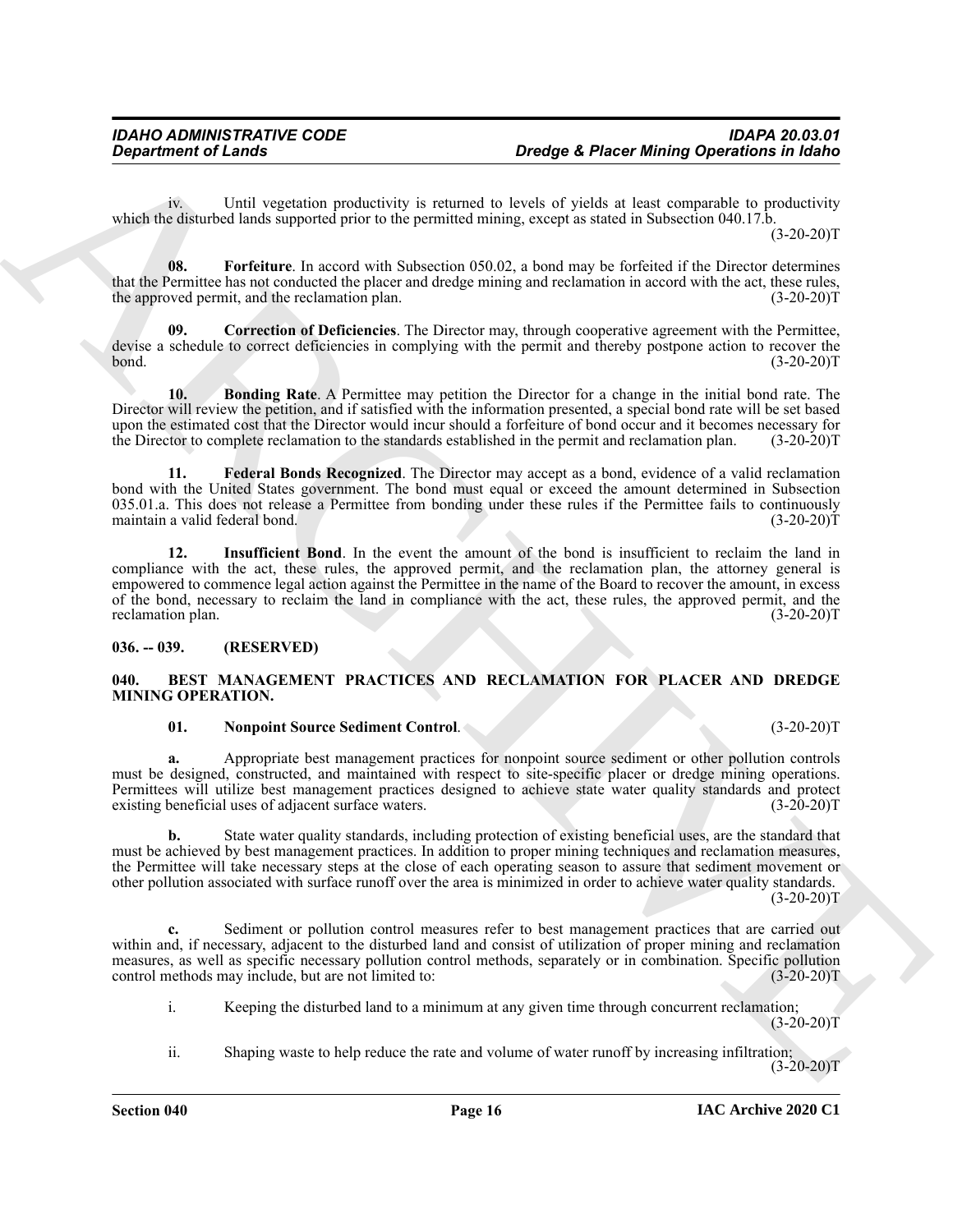iii. Retaining sediment within the disturbed land; (3-20-20)T

iv. Diverting surface runoff to limit water coming into the disturbed land and settling ponds;  $(3-20-20)T$ 

v. Routing runoff through the disturbed land using protected channels or pipes so as not to increase<br>(3-20-20)T sediment load; (3-20-20)T

vi. Use of riprap, straw dikes, check dams, mulches, temporary vegetation, or other measures to reduce overland flow velocities, reduce runoff volume, or retain sediment; and

<span id="page-16-1"></span><span id="page-16-0"></span>vii. Use of adequate sediment ponds, with or without chemical treatment. (3-20-20)T

**02. Modification of Management Practices**. If best management practices utilized by the Permittee do not result in compliance with Subsection 040.01, the Director will require the Permittee to modify or improve such best management practices to meet state water quality standards. (3-20-20) best management practices to meet state water quality standards.

**03. Clearing and Grubbing**. Clearing and grubbing of land in preparation for mining exposes mineral soil to the erosive effects of moving water. Permittees are cautioned to keep such areas as small as possible (preferably no more than one (1) year's mining activity) as the Permittee is required to meet state water quality standards. Trees and slash should be stockpiled for use in seedbed protection and erosion control and such stockpiling<br>may be a requirement of the approved permit. may be a requirement of the approved permit.

**Design contents of Lensin Constraints of Lensin Constraints of the Constraints of the Constraints of the Constraints of the Constraints of the Constraints of the Constraints of the Constraints of the Constraints of the C 04. Overburden/Topsoil**. To aid in the revegetation of disturbed land, where placer or dredge mining operations result in the removal of substantial amounts of overburden, including any topsoil, the Permittee must remove, where practicable, the available topsoil or other growth medium as a separate operation for such area. Unless there are previously disturbed lands which are graded and immediately available for placement of the newly removed topsoil or other growth medium, the topsoil or other growth medium must be stockpiled and protected from erosion and contamination until such areas become available. (3-20-20) and contamination until such areas become available.

<span id="page-16-2"></span>**a.** Overburden/topsoil removal: (3-20-20)T

i. Any overburden/topsoil to be removed will be removed prior to any other mining activity to oss or contamination;  $(3-20-20)T$ prevent loss or contamination;

ii. Where overburden/topsoil removal exposes land area to potential erosion, the Director may, as a condition of a permit, limit the size of any one (1) area having topsoil removed at any one (1) time.  $(3-20-20)T$ 

iii. Where the Permittee can show that an overburden material other than topsoil is more conducive to plant growth, or where overburden other than topsoil is the only material reasonably available, such overburden may<br>be allowed as a substitute for or a supplement to the available topsoil. (3-20-20) be allowed as a substitute for or a supplement to the available topsoil.

**b.** Topsoil storage. Topsoil stockpiles must be placed to minimize rehandling and exposure and to avoid excessive wind and water erosion. Topsoil stockpiles must be protected, as necessary, from erosion by use of temporary vegetation or by other methods which will control erosion; including, but not limited to, silt fences, chemical binders, seeding, and mulching. (3-20-20)T

**c.** Overburden storage. Stockpiled ridges of overburden must be leveled to a minimum width of ten (10) feet at the top. Peaks of overburden must be leveled to a minimum width of fifteen (15) feet at the top. The overburden piles must be reasonably prepared to control erosion using best management practices such as terracing, silt fences, chemical binders, seeding, and mulching. (3-20-20)T

### <span id="page-16-3"></span>**05. Roads**. (3-20-20)T

**a.** Roads must be constructed to minimize soil erosion. Such construction may require, but is not limited to, restrictions on length and grade of roadbed, surfacing of roads with durable non-toxic material,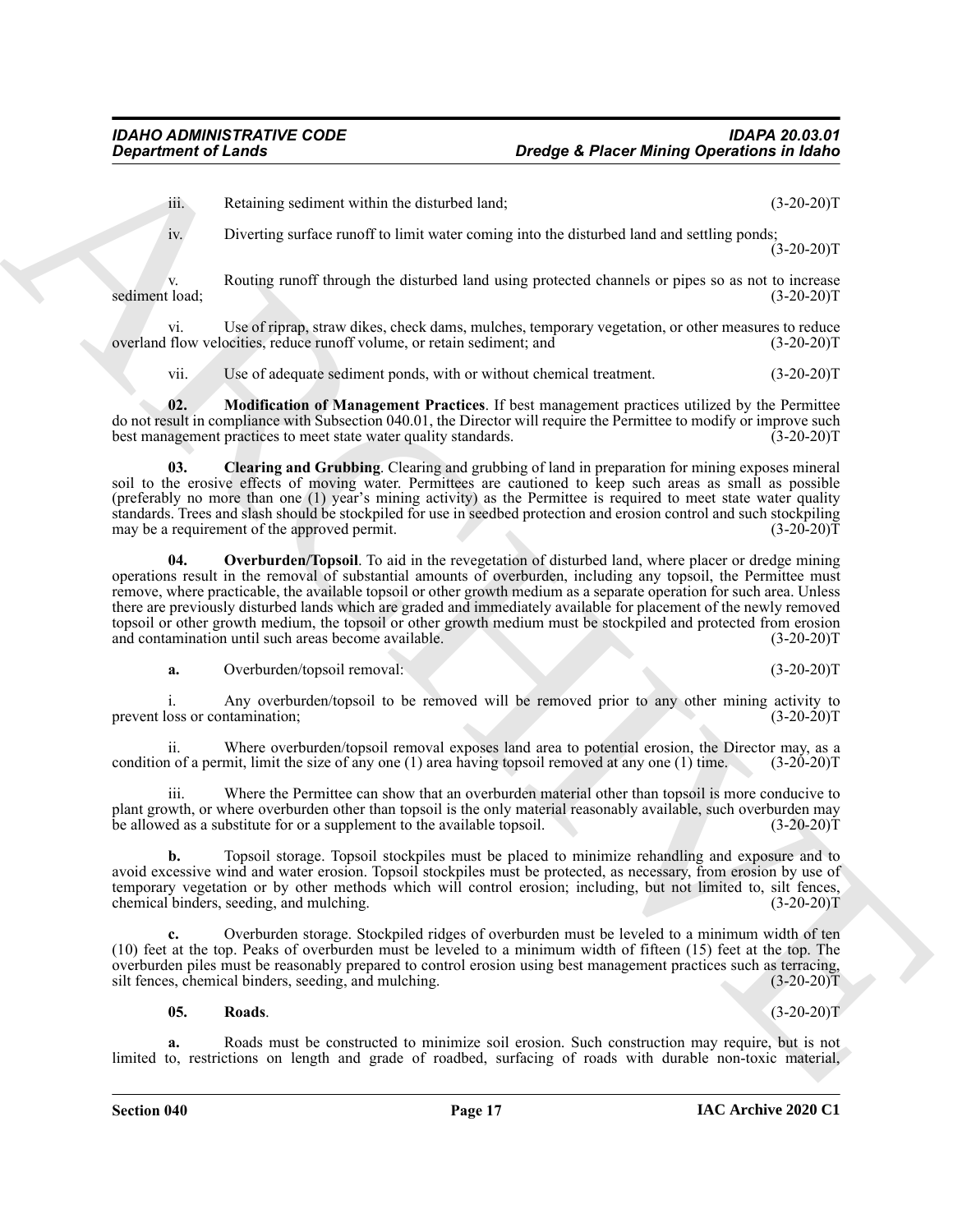stabilization of cut and fill slopes, and other techniques designed to control erosion. (3-20-20)T

**b.** All access and haul roads must be adequately drained. Drainage structures may include, but are not o. properly installed ditches, water-bars, cross drains, culverts, and sediment traps. (3-20-20) limited to, properly installed ditches, water-bars, cross drains, culverts, and sediment traps.

**c.** Culverts that are to be maintained for more than one (1) year must be designed to pass peak flows from not less than a twenty (20) year, twenty-four (24) hour precipitation event and have a minimum diameter of eighteen (18) inches. (3-20-20) eighteen  $(18)$  inches.

**d.** Roads and water control structures must be maintained at periodic intervals as needed. Water control structures serving to drain roads may not be blocked or restricted in any manner to impede drainage or significantly alter the intended purpose of the structure. (3-20-20) significantly alter the intended purpose of the structure.

**e.** Roads that are to be abandoned must be cross-ditched, ripped, and revegetated or otherwise obliterated to control erosion. (3-20-20)T

**f.** Roads, not abandoned, which are to continue in use under the jurisdiction of a governmental or private landowner, are the Permittee's responsibility to comply with the nonpoint source sediment control provisions of Subsection 040.01 until the successor assumes control. (3-20-20)T

### <span id="page-17-3"></span>**06. Settling Ponds -- Minimum Criteria**. (3-20-20)T

Settling ponds must provide adequate sediment storage capacity to achieve compliance with applicable water quality standards and protect existing beneficial uses, and may require periodic cleaning and proper<br>(3-20-20)T disposal of sediment.

**b.** No settling pond, used for process water clarification, must be constructed to block a surface water drainage.  $(3-20-20)T$ drainage. (3-20-20)T

**c.** All settling ponds must be constructed and designed to prevent surface water runoff from entering the pond.  $(3-20-20)T$ the pond.  $(3-20-20)T$ 

**d.** All settling ponds must be constructed and maintained to contain direct precipitation to the pond surface from a fifty (50) year twenty-four (24) hour storm event. (3-20-20)T

**e.** No chemicals may be used for water clarification or on site gold recovery without prior notification proval from, the DEO. (3-20-20) to, and approval from, the DEQ.

<span id="page-17-4"></span><span id="page-17-2"></span>**07. Dewatering Settling Ponds**. Upon reclamation, settling ponds must be dewatered, detoxified, and stabilized. Stabilization includes regrading the site for erosion control, to the approximate original contour, and may require removal and disposal of settling pond contents. (3-20-20) require removal and disposal of settling pond contents.

**Design transfer of Lensies**<br> **Design Constrained Christian** Constrained Christian Christian Christian Christian Christian Christian Christian Christian Christian Christian Christian Christian Christian Christian Christia **08. Topsoil Replacement**. Following completion of the requirements of Subsection 040.07, the settling ponds must be retopped with stockpiled topsoils or other soils conducive to plant growth. Where such soils are limited in quantity or not available, physical or chemical methods of erosion control may be used. All such areas are to be revegetated in accord with Subsection 040.17, unless otherwise specified in the placer mining permit.

 $(3-20-20)T$ 

**09. Dam Safety**. Settling ponds must conform with the Idaho Dam Safety Act, Section 42-1710 through 42-1721, Idaho Code and with the Environmental Protection and Health Act, Section 39-118, Idaho Code, requiring plan and specification review and approval for waste treatment facilities. (3-20-20)T requiring plan and specification review and approval for waste treatment facilities.

#### <span id="page-17-1"></span><span id="page-17-0"></span>**10. Backfilling and Grading**. (3-20-20)T

**a.** Every operator who conducts placer mining exploration operations that disturb less than one-half (1/2) acre must contour the disturbed land to its approximate previous contour. These lands must be revegetated in accordance with Subsection 040.17. For showing discovery on federal mining claims, unless otherwise required by a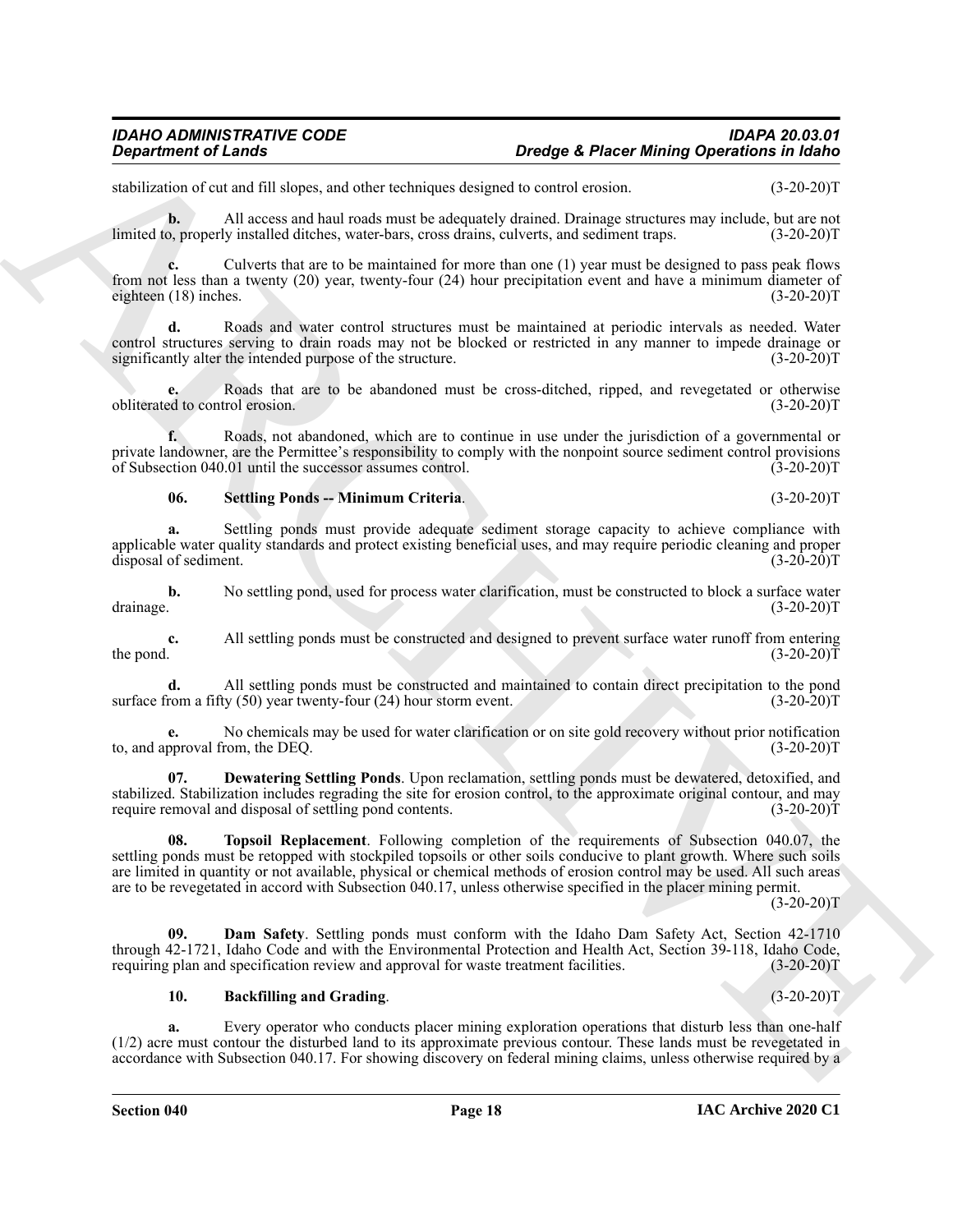federal agency, one (1) pit may be left open on each claim pending verification by federal mining examiners, but must not create a hazard to humans or animals. Such pits and trenches must be reclaimed within one (1) year of verification. (3-20-20) verification. (3-20-20)T

**Dependent of Lange stress** of the term of the propose of the continue the continue of the continue of the continue of the continue of the continue of the continue of the continue of the continue of the continue of the co **b.** Every Permittee who disturbs more than one-half (1/2) acre must shape and smooth the disturbed ground to a grade reasonably comparable with the natural contour of the ground prior to mining, and to a condition that promotes the growth of vegetation except as provided in Paragraph 040.17.m. or minimize erosion through other means. Any disturbed natural watercourse must be restored to a configuration and structure conducive to good fish<br>and wildlife habitat and recreational use. (3-20-20) and wildlife habitat and recreational use.

<span id="page-18-5"></span>**c.** Backfill materials must be compacted in a manner to ensure stability of the fill. (3-20-20)T

**d.** After the disturbed land has been graded, slopes will be measured by the department for compliance with the requirements of the act, these rules, the placer or dredge mining permit, and the reclamation plan. (3-20-20)T

**11. Waste Disposal - Disposal of Waste in Areas Other Than Mine Excavations**. Waste materials not used in backfilling mined areas must be placed, stabilized, and revegetated to ensure that drainage is compatible with the surrounding drainage and to ensure long-term stability. (3-20-20)T

The Permittee may, if appropriate, use terraces to stabilize the face of any fill. Slopes of the fill exceed the angle of repose. (3-20-20)<sup>T</sup> material may not exceed the angle of repose.

**b.** Unless adequate drainage is provided through a fill area, all surface water above a fill must be diverted away from a fill area into protected channels, and drainage may not be directed over the unprotected face of a fill. (3-20-20) a fill.  $(3-20-20)T$ 

<span id="page-18-4"></span>**12. Topsoil Redistribution**. Topsoil must be spread to achieve a thickness over the regraded area, adequate to support plant life. Excessive compaction of overburden and topsoil is to be avoided. Topsoil redistribution must be timed so that seeding or other protective measures can be readily applied to prevent compaction and erosion. Final grading must be along the contour unless such grading will expose equipment operators to hazardous operating conditions, in which case the best alternative method must be used in grading.

 $(3-20-20)T$ 

<span id="page-18-3"></span>**13.** Soil Amendments. Nutrients and soil amendments must, if necessary, be applied to the graded successfully achieve the revegetation requirements of the permit and reclamation plan. (3-20-20)T areas to successfully achieve the revegetation requirements of the permit and reclamation plan.

<span id="page-18-2"></span>**14. Revegetating Waste Piles**. The Permittee must conduct revegetation activities with respect to such waste piles in accordance with Subsection 040.17. (3-20-20) T

**15. Mulching**. Mulch must be used on severe sites and may be required by the approved placer or dredge mining permit. Nurse crops such as rye, oats, and wheat may be used as a substitute for mulch where they will provide adequate protection and will be replaced by permanent species within a reasonable length of time.

 $(3-20-20)T$ 

### <span id="page-18-1"></span><span id="page-18-0"></span>**16. Permanent Cessation and Time Limits for Planting**. (3-20-20)T

**a.** Wherever possible, but not later than one (1) year after grading, seeding and planting of disturbed lands must be completed during the first favorable growth period after seedbed preparation. If permanent vegetation is delayed or slow in establishment, temporary cover of small annual grains, grasses, or legumes may be used to control erosion until adequate permanent cover is established. (3-20-20) control erosion until adequate permanent cover is established.

**b.** Reclamation activities should be concurrent with the mining operation and may be included in the approved placer or dredge mining permit and reclamation plan. Final reclamation must begin within one (1) year after the placer or dredge mining operations have permanently ceased on a mine panel. If the Permittee permanently ceases disposing of overburden on a waste area or permanently ceases removing minerals from a pit or permanently ceases using a road or other disturbed land, the reclamation activity on each given area must start within one (1) year of such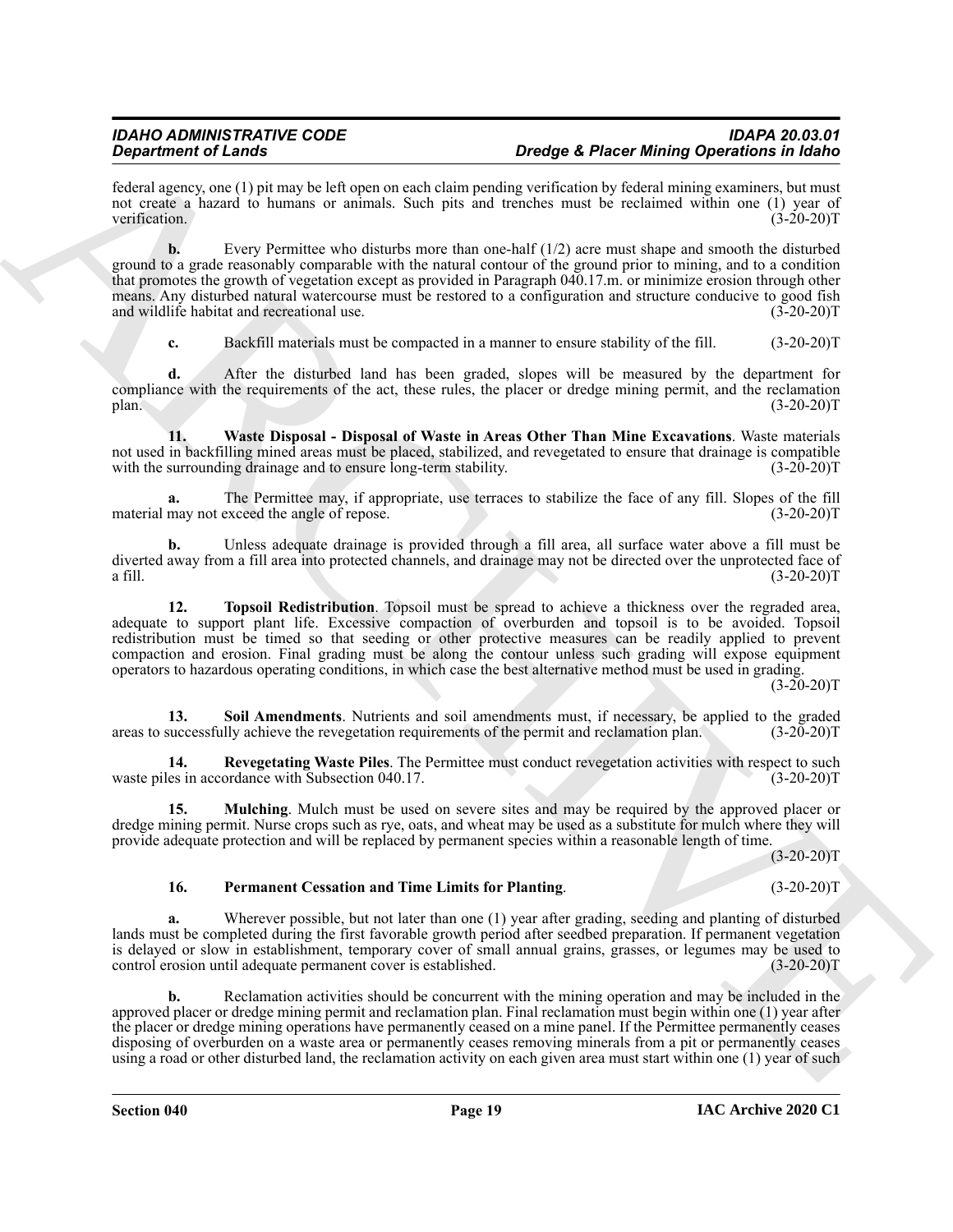cessation, despite the fact that all operations as to the mine panel, which included such pit, road, overburden pile, or other disturbed land, has not permanently ceased.

**c.** A Permittee will be presumed to have permanently ceased placer or dredge mining operations on a given portion of disturbed land where no substantial amount of mineral or overburden material has been removed or overburden placed on an overburden dump, or no significant use has been made of a road during the previous one (1)  $year.$  (3-20-20) $T$  (3-20-20) $T$ 

**Develope A. Phone Marine of Laboration** and the time parameters and the interior of the statistic of the statistic of the statistic of the statistic of the statistic of the statistic of the statistic of the statistic of **d.** If a Permittee does not plan to use disturbed land for one (1) or more years but intends thereafter to use the disturbed land for placer or dredge mining operations and desires to defer final reclamation until after its subsequent use, the Permittee must submit a notice of intent and request for deferral of reclamation to the Director, in writing. If the Director determines that the Permittee plans to continue the operation within a reasonable period of time, the Director will notify the Permittee and may require actions to be taken to reduce degradation of surface resources until operations resume. If the Director determines that the use of the disturbed land for placer or dredge mining operations will not be continued within a reasonable period of time, the Director will proceed as though the placer or dredge mining operation has been abandoned, but the Permittee will be notified of such decision at least thirty (30) days before taking any formal administrative action. (3-20-20)  $t$ hirty (30) days before taking any formal administrative action.

#### <span id="page-19-0"></span>**17. Revegetation Activities**. (3-20-20)T

**a.** The Permittee must select and establish plant species that can be expected to result in vegetation comparable to that growing on the disturbed lands prior to placer or dredge mining operations or other species that will be conducive to the post-mining use of the disturbed lands. The Permittee may use available technical data and results of field tests for selecting seeding practices and soil amendments that will result in viable revegetation.

 $(3-20-20)T$ 

**b.** Standards for success of revegetation. Revegetative success, unless otherwise specified in the approved placer mining permit and reclamation plan, is measured against the existing vegetation at the site prior to mining, or an adjacent reference area supporting similar vegetation. (3-20-20) mining, or an adjacent reference area supporting similar vegetation.

**c.** The ground cover of living plants on the revegetated area must be comparable to the ground cover of living plants on the adjacent reference area for two (2) full growing seasons after cessation of soil amendment or irrigation. (3-20-20)T irrigation. (3-20-20)T

For purposes of this rule, ground cover is considered comparable if it has, on the area actually planted, at least seventy percent (70%) of the premining ground cover for the mined land or adjacent reference area.  $(3-20-20)T$ 

**e.** For locations with an average annual precipitation of more than twenty-six (26) inches, the Director, in approving a placer mining permit, may set a minimum standard for success of revegetation as follows:  $(3-20-20)T$ 

i. Vegetative cover of seventy percent (70%) for two (2) full growing seasons in areas planted to us species only; or  $(3-20-20)$ herbaceous species only; or

ii. Fifty percent (50%) vegetative cover for two (2) full growing seasons and six hundred (600) woody plants per acre in areas planted to a mixture of herbaceous and woody species. (3-20-20)T

**f.** As used in this section, "herbaceous species" means grasses, legumes, and other forbs; "woody plants" means woody shrubs, trees, and vines; and "ground cover" means the area of the ground surface covered by the combined aerial parts of vegetation and the litter that is produced naturally on-site, expressed as a percentage of the total area measurement. Rock surface areas, composed of rock three plus (3+) inches in diameter will be excluded from this calculation. For purposes of measuring ground cover, rock greater than three (3) inches in diameter is considered as ground cover. (3-20-20) considered as ground cover.

For previously mined areas that were not reclaimed to the standards required by Section 040, and that are disturbed by the placer or dredge mining operations, vegetation must be established to the extent necessary to

*Dredge & Placer Mining Operations in Idaho* 

**IAC Archive 2020 C1**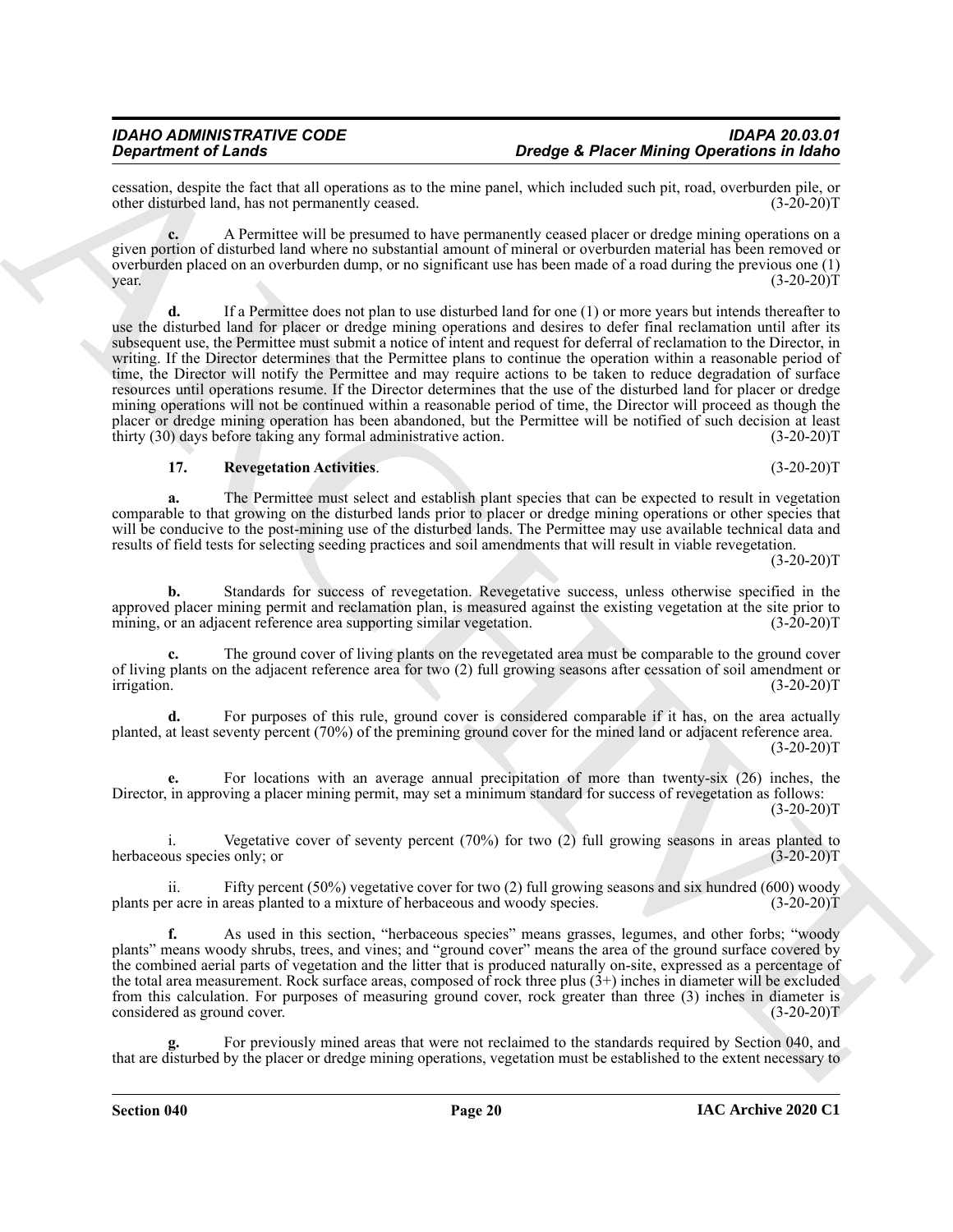#### *IDAHO ADMINISTRATIVE CODE IDAPA 20.03.01 Dredge & Placer Mining Operations in Idaho*

control erosion, but not be less than that which existed before redisturbance. (3-20-20)T

**h.** Introduced species may be planted if they are comparable to previous vegetation, or if known to be of equal or superior use for the approved post-mining use of the disturbed land, or, if necessary, to achieve a quick, temporary cover for soil stabilization purposes. Species classified as poisonous or noxious weeds may not be used in revegetation. (3-20-20)T

**i.** By mutual agreement of the Director, the landowner, and the Permittee, a site may be converted to the more economically suitable habitat. (3-20-20) a different, more desirable, or more economically suitable habitat.

**j.** Planting of grasses and forbs should be done in a manner which promotes rapid stabilization of the soil surface. Wherever terrain permits, grasses and forbs should be drilled or compacted into the ground using agricultural grass planting equipment or other seeders specifically designed for mine revegetation applications. Broadcast and hydroseeding may be used on areas where other methods are impractical or unavailable. (3-20-20)T

**Design Amient of Lendar<br>
Consider the Social Bank and lends the fact the bank and specified and the second of the Social Bank and the Society Consider the Social Bank and the Society Consider the Social Bank and the Soci k.** The Permittee should plant shrubs or shrub seed, as required, where shrub communities existed prior to mining. Shrub seed may be planted as a portion of a grass seed mix or planted as bare-root transplants after grass seeding. Where the landowner desires a specific land use such as grazing or cropland, shrubs will not be required in the revegetation species mix. Shrub lands undergoing revegetation with shrubs must be protected from erosion by vegetation, chemical, or other acceptable means during establishment of the shrubs. (3-20-20)T

**l.** Reforestation -- Tree stocking of forestlands should meet the following criteria:  $(3-20-20)T$ 

i. Trees that are adapted to the site should be planted on the land to be revegetated, in a density which can be expected over time to yield a timber stand comparable to premining timber stands. This in no way is to exclude<br>the conversion of sites to a different, more desirable, or more economically suited species; (3-20-20)T the conversion of sites to a different, more desirable, or more economically suited species;

ii. Trees must be established for two (2) full growing seasons after cessation of any soil amendments ation before they are considered to be established; and (3-20-20) and irrigation before they are considered to be established; and

iii. Forest lands undergoing revegetation with trees should be protected from erosion by vegetation, binders, or other acceptable means during seedling establishment. (3-20-20) chemical binders, or other acceptable means during seedling establishment.

**m.** Revegetation is not required on the following areas: (3-20-20)T

i. Disturbed lands, or portions thereof, where planting is not practicable or reasonable because the soil is composed of excessive amounts of sand, gravel, shale, stone, or other material to such an extent to prohibit plant growth;  $(3-20-20)T$ 

ii. Any mined land or overburden piles proposed to be used in the mining operations; (3-20-20)T

iii. Any mined land or overburden pile, where lakes are formed by rainfall or drainage run-off from g lands; (3-20-20) adjoining lands;

iv. Any mineral stockpile; (3-20-20)T

v. Any exploration trench which will become a part of any pit or overburden disposal area; and  $(3-20-20)T$ 

vi. Any road which is to be used in mining operations, so long as the road is not abandoned.  $(3-20-20)$ T

### <span id="page-20-0"></span>**041. -- 049. (RESERVED)**

### <span id="page-20-1"></span>**050. TERMINATION OF A PERMIT.**

<span id="page-20-3"></span><span id="page-20-2"></span>**01. Completion of Reclamation**. A placer or dredge mining permit terminates upon completion of all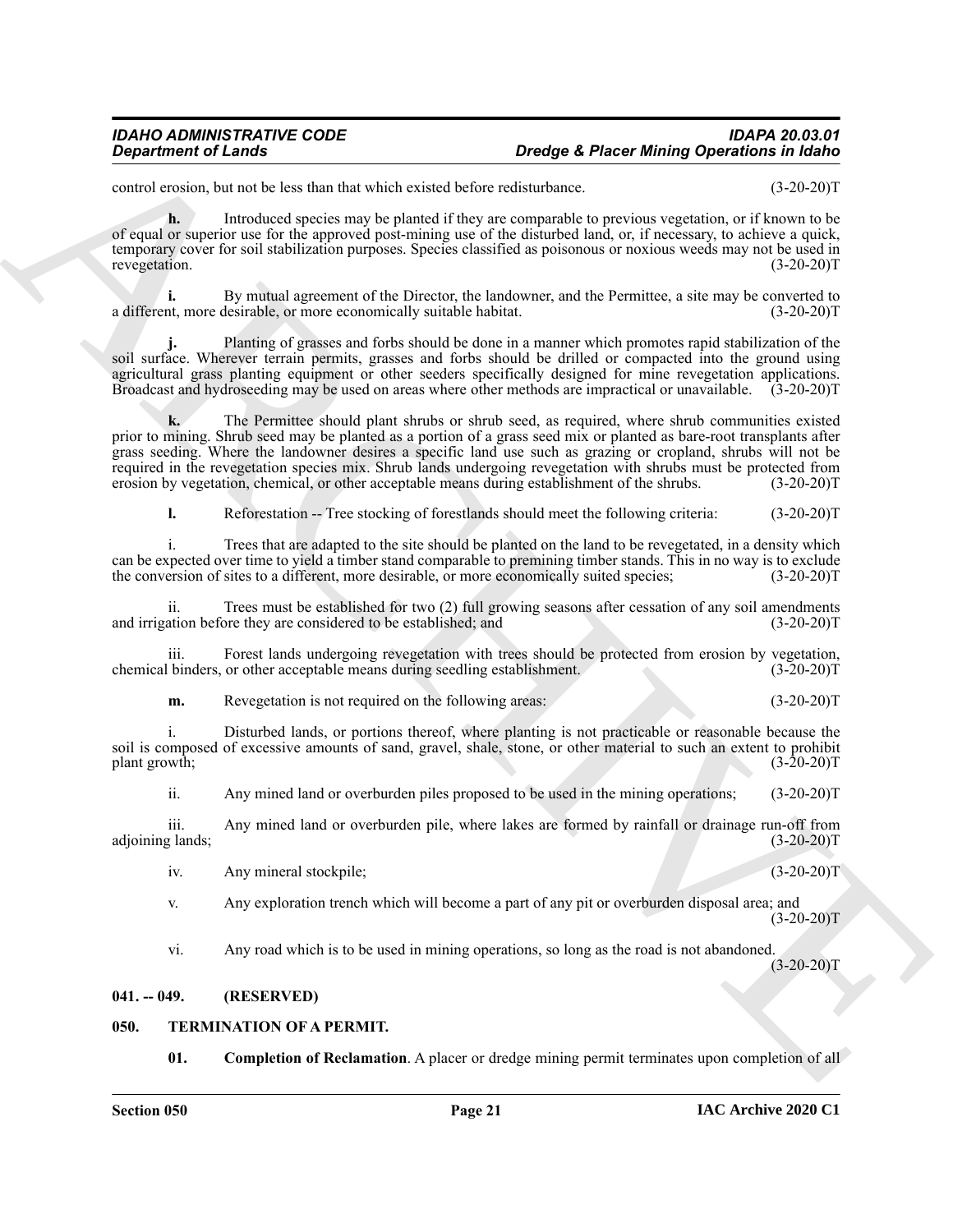reclamation activity to the standards specified in the permit and reclamation plan, and final inspection and approval has been granted by the Director. Upon termination, the Director will release the remaining portion of the bond.  $(3-20-20)T$ 

**02. Involuntary Termination**. For continuous operation, the bonded permit will remain valid. Administrative action may be taken to terminate a placer and dredge mining permit if:  $(3-20-20)T$ 

<span id="page-21-4"></span>**a.** The permit does not remain bonded; (3-20-20)T

**b.** The placer and dredge mining operations are not commenced within two (2) years of the date of pproval; (3-20-20) Board approval;

**c.** The placer and dredge mining operations are permanently ceased and final reclamation has not ced within one (1) year of the date of permanent cessation; (3-20-20) commenced within one  $(1)$  year of the date of permanent cessation;

**d.** Inspection costs are delinquent; or (3-20-20)T

<span id="page-21-3"></span><span id="page-21-1"></span>**e.** Permittee fails to comply with the act, these rules, the permit, or the reclamation plan.  $(3-20-20)T$ 

### <span id="page-21-0"></span>**051. ENFORCEMENT AND FAILURE TO COMPLY.**

**01. Inspection**. The Director may inspect the operation under permit from time to time to determine compliance with the act, these rules, the permit, and the reclamation plan. The cost and expense of such inspections will be borne by the Permittee. (3-20-20) will be borne by the Permittee.

**a.** Cost of inspection is assessed at a flat rate of two hundred and fifty dollars (\$250) per year for each permit. Permits upon U.S. Forest Service administered lands is assessed at a flat rate of one hundred dollars (\$100) per year for each permit, to reflect the reduced inspection work for the department. (3-20-20) per year for each permit, to reflect the reduced inspection work for the department.

**Department of Langt<br>
Construction** and the product of the product of the product of the second term in the material of the<br>
Solution product by defining the product of the product of the second second product of the seco **b.** A billing for inspection costs will be made in advance each May 1, with the costs due and payable within thirty (30) days of receipt of an inspection cost statement. Inspection fees become delinquent if not paid on or before June 1, and the department may assess the greater of the following; either a twenty-five dollars (\$25) late payment charge or penalty at the rate of one percent (1%) for each calendar month or fraction thereof, compounded monthly, for late payments from the date the inspection fee is due. Such costs constitute a lien upon equipment, personal property, or real property of the Permittee and upon minerals produced from the permit area. Should inspection fees be delinquent, the department will send a single notice of delinquent payment by certified mail, return receipt requested, to the Permittee. If payment is not received by the department within thirty (30) days from the date of receipt, the department may take appropriate administrative action to cancel the permit as provided by Subsection  $050.02$ .  $(3-20-20)$ T

**c.** Inspection costs related to a reported violation are assessed at actual costs and in addition to those costs in Paragraph 051.01.a. Costs include mileage to and from the mine site, employee meals, lodging, personnel costs, and administrative overhead. Costs are due and payable thirty (30) days after receipt of the inspection cost statement. (3-20-20) statement. **(3-20-20)T** (3-20-20)T

<span id="page-21-2"></span>**02. Department Remedies**. Without affecting the penal and injunctive provisions of these rules, the ent may pursue the following remedies: (3-20-20) department may pursue the following remedies:

When the Director determines that a Permittee has not complied with the act, these rules, the permit, or the reclamation plan, the Director will notify the Permittee in writing and set forth the violations claimed<br>(3-20-20)T and the corrective actions needed.

**b.** If the Permittee fails to commence and diligently proceed to complete the requested corrective action within a specified number of days after notice of the violation, unless a cooperative agreement has been reached pursuant to Subsection 035.09, the Director may take administrative action as provided within this rule to terminate the permit and forfeit the bond. (3-20-20) terminate the permit and forfeit the bond.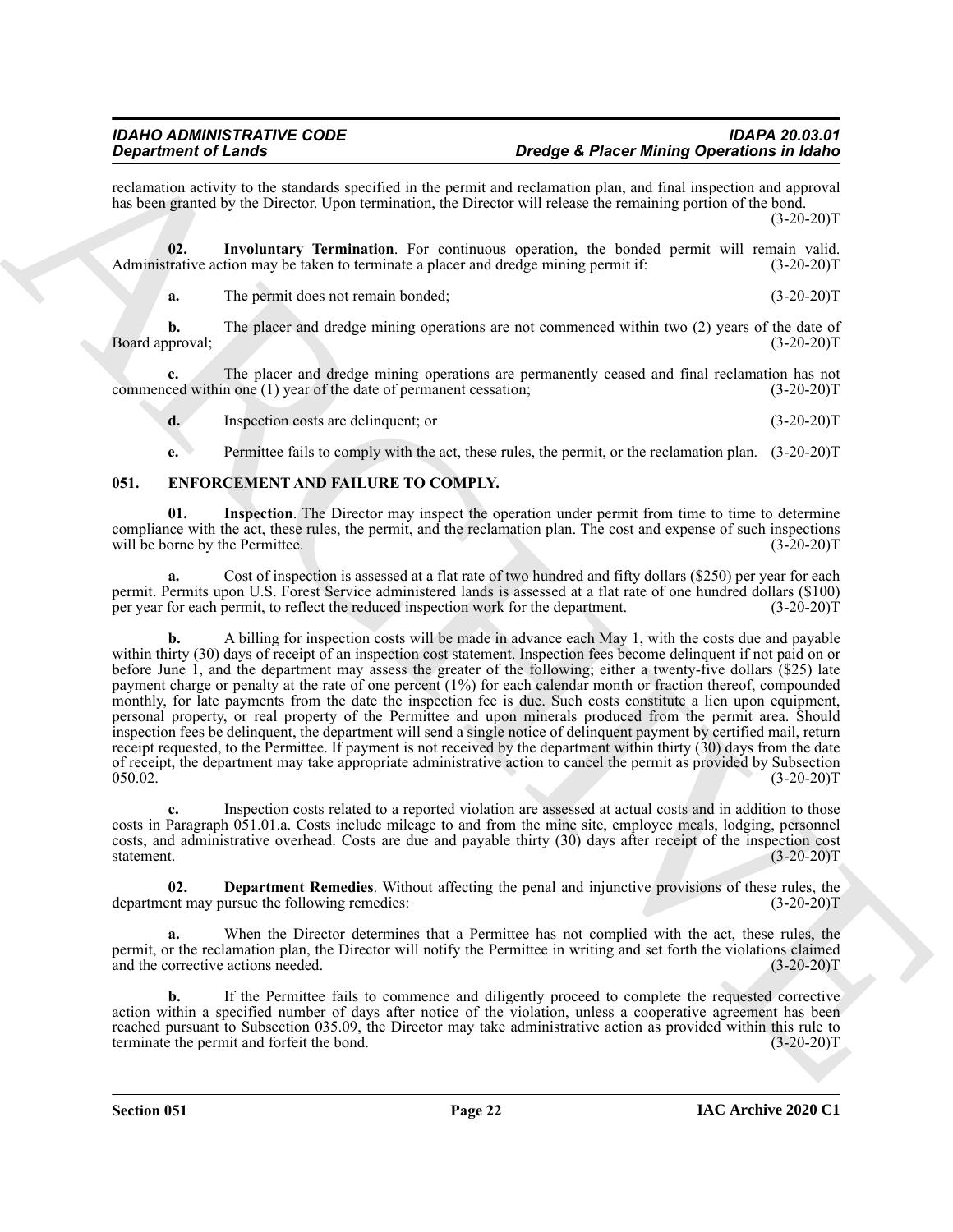### *IDAHO ADMINISTRATIVE CODE IDAPA 20.03.01 Dredge & Placer Mining Operations in Idaho*

**c.** The Board may cause to have issued and served upon the Permittee alleged to be committing such violation, a formal complaint that specifies the provisions of the act, the permit, the reclamation plan, or these rules which the Permittee allegedly is violating, and a statement of the manner in and the extent to which said Permittee is alleged to be violating the provisions of the act, the permit, the reclamation plan, or these rules. Such complaint may be served by certified mail, and return receipt, signed by the Permittee, an officer of a corporate Permittee, or the designated agent of the Permittee, will constitute service. (3-20-20) designated agent of the Permittee, will constitute service.

**Department of Lands<br>
Consider the Southern convention for any distribute of the Southern Christian Constitute of the Southern Christian Christian Christian Christian Christian Christian Christian Christian Christian Chri d.** The Permittee is required to answer the formal complaint and request a hearing before a hearing officer appointed by the Director, which authority to appoint is hereby delegated by the Board to the Director, within thirty (30) days of receipt of the complaint if matters asserted in the complaint are disputed. The hearing will be held at a time not less than thirty (30) days after the date the Permittee requests such a hearing. The Board will issue subpoenas at the request of the Director and at the request of the charged Permittee. The hearing will be conducted in accordance with Sections 67-5209 through 67-5213. Idaho Code, and these rules. (3-20-20) accordance with Sections 67-5209 through 67-5213, Idaho Code, and these rules.

**e.** The hearing officer will enter an order in accordance with Section 67-5212, Idaho Code, that, if adverse to the Permittee, will designate a time period within which prescribed corrective action, if any, should be taken. The designated time period will be sufficient to allow a reasonably diligent Permittee to correct any violation.<br>Procedure for appeal of an order is outlined in Subsection 002.01. (3-20-20) Procedure for appeal of an order is outlined in Subsection 002.01.

**f.** Upon the Permittee's compliance with the order, the Director will consider the matter resolved and urther action with respect to such noncompliance. (3-20-20) take no further action with respect to such noncompliance.

**g.** If the Permittee fails to answer the complaint and request a hearing, the matters asserted in the complaint will be deemed admitted by the Permittee, and the Director may proceed to cancel the placer mining permit and forfeit the bond in the amount necessary to pay all costs and expense of restoring the lands and beds of streams damaged by dredge or other placer mining of said defaulting Permittee and covered by such bond and remaining unrestored, including the department's administrative costs. (3-20-20) unrestored, including the department's administrative costs.

**03. Violation of an Order**. Upon request of the Director, the attorney general may institute proceedings to have the bond of a Permittee forfeited for violation of an order entered pursuant to Subsection 051.02.e. (3-20-20)T  $051.02.e.$  (3-20-20)T

### <span id="page-22-2"></span><span id="page-22-1"></span>**04. Injunctive Procedures**. (3-20-20)T

**a.** The Director may seek injunctive relief, as provided by Section 47-1324(b), Idaho Code, against nittee who is conducting placer mining or exploration operations when: (3-20-20) any Permittee who is conducting placer mining or exploration operations when:

i. Under an existing approved permit, reclamation plan, and bond, a Permittee violates or exceeds the terms of the permit; (3-20-20)T

| A Permittee violates a provision of the act or these rules; or | $(3-20-20)T$ |
|----------------------------------------------------------------|--------------|
|----------------------------------------------------------------|--------------|

iii. The bond, if forfeited, would not be sufficient to adequately restore the land; (3-20-20)T

**b.** The Director may seek injunctive relief to enjoin a placer mining operation for the Permittee's violation of the terms of an existing approved permit, the reclamation plan, the act, and these rules, and if immediate and irreparable injury, loss, or damage to the state may be expected to occur. (3-20-20)T

**c.** The Director will request the court to terminate any injunction when he determines that all conditions, practices, or violations listed in the order have been abated. Termination will not affect the right of the department to pursue civil penalties for these violations in accordance with Subsection 051.06. (3-20department to pursue civil penalties for these violations in accordance with Subsection 051.06.

<span id="page-22-0"></span>**05. Civil Action**. In addition to the injunctive provisions above, the Board may maintain a civil action against any person who violates any provision of the act or these rules, to collect civil damages in an amount sufficient to pay for all the damages to the state caused by such violation, including but not limited to, costs of restoration in accordance with Section 47-1314, Idaho Code, where a person is conducting placer or dredge mining without an approved permit or bond. (3-20-20)T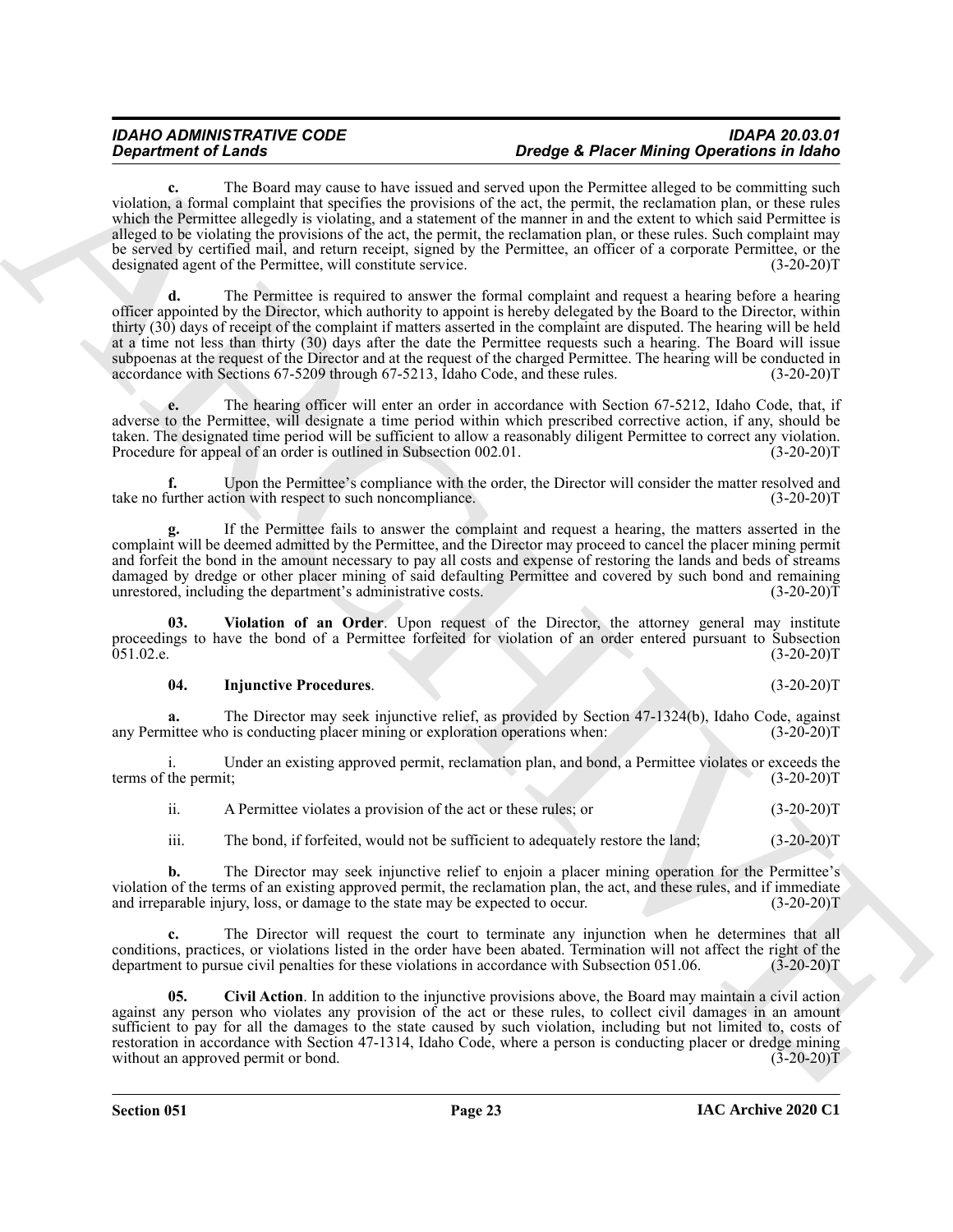#### <span id="page-23-5"></span>**06. Civil Penalty**. (3-20-20)T

**a.** Pursuant to Section 47-1324(d), Idaho Code, any person violating any of the provisions of the placer and dredge mining act or these rules or violating any determination or order pursuant to these rules, is liable for a civil penalty of not less than five hundred dollars (\$500) nor more than two thousand five hundred dollars (\$2,500) for each day during which such violation continues. Such penalty is recoverable in an action brought in the name of the state of Idaho by the attorney general. (3-20-20) the state of Idaho by the attorney general.

**b.** Pursuant to Section 47-1324(d), Idaho Code, any person who willfully or knowingly falsifies any records, plans, specifications, or other information required by the Board or willfully fails, neglects, or refuses to comply with any of the provisions of these rules, is guilty of a misdemeanor and will be punished by a fine of not less than one thousand dollars (\$1,000) or more than five thousand dollars (\$5,000) or imprisonment, not to exceed one (1) year, or both.  $(3-20-20)T$ 

#### <span id="page-23-6"></span>**07. Hearing Procedures**. (3-20-20)T

Department of Lenda<br>
Unrap Constraints of the Sales Column and the Sales Column system validing any of the probability of the Sales Column system of the Sales Column system of the Sales Column system of the Sales Column s **a.** Process and procedures under these rules will be as summary and simple as may be possible. The Director, Board, or any member thereof, or the hearing officer designated by the Director, has the power to subpoena witnesses and administer oaths. The District Court will enforce the attendance and testimony of witnesses and the production for examination of books, papers, and records. A stenographic record or other recording of the hearing will be made. Witnesses subpoenaed by the Director or the hearing officer will be allowed such fees and traveling expenses as are allowed in civil actions in the District Court, to be paid by the party in whose interest such witnesses are subpoenaed. The Board, Director, or hearing officer will make such inquiries and investigations as deemed relevant. Each hearing will be held at the county seat in the county where any of the lands involved in the hearing are situate, or in the County of Ada, as the Board or Director may designate. (3-20-20)T situate, or in the County of Ada, as the Board or Director may designate.

**b.** A notice of hearing will be served by certified mail to the last known address of the Permittee or his agent at least twenty (20) days prior to the hearing. A certified return receipt signed by the Permittee or his agent constitutes service and time thereof. (3-20-20) constitutes service and time thereof.

**c.** The cost of such hearing including, but not limited to, room rental, hearing officer fees, and transcript will be assessed against the defaulting Permittee. The Director may designate a hearing officer to conduct any hearings and make findings of fact, conclusions of law, and decision on issues involving the administration of the act and these rules. (3-20-20) act and these rules.

**d.** If the hearing involves a permit or application for a permit, the decisions of the Board or the hearing officer, together with the transcript of the evidence, findings of fact, and any other matter pertinent to the questions arising during any hearing will be filed in the office of the Director. A copy of the findings of fact and decision will be sent to the applicant or holder of the permit involved in such hearing, by U.S. mail. If the matter has been assigned for hearing and a claim for review is not filed by any party in the proceeding within thirty (30) days after his decision is filed, the decision may be adopted as the decision of the Board and notice thereof will be sent to the applicant or permit holder involved in such hearing by U. S. mail. (3-20-20) (3-20-20) (3-20-20)

### <span id="page-23-0"></span>**052. -- 054. (RESERVED)**

### <span id="page-23-4"></span><span id="page-23-1"></span>**055. COMPUTATION OF TIME.**

Computation of time for these rules will be based on calendar days. In computing any period of prescribed time, the day on which the designated period of time begins is not included. The last day of the period is included unless it is a Saturday, Sunday, or legal state holiday. In such a case, the period runs until the end of the next day which is not a Saturday, Sunday, or legal holiday. Intermediate Saturdays, Sundays, or legal holidays are excluded from the computation when the period of prescribed time is seven (7) days or less. (3-20-20)T

### <span id="page-23-2"></span>**056. -- 059. (RESERVED)**

### <span id="page-23-7"></span><span id="page-23-3"></span>**060. PLACER OR DREDGE MINING OF CERTAIN WATERBODIES PROHIBITED.**

**Section 055 Page 24**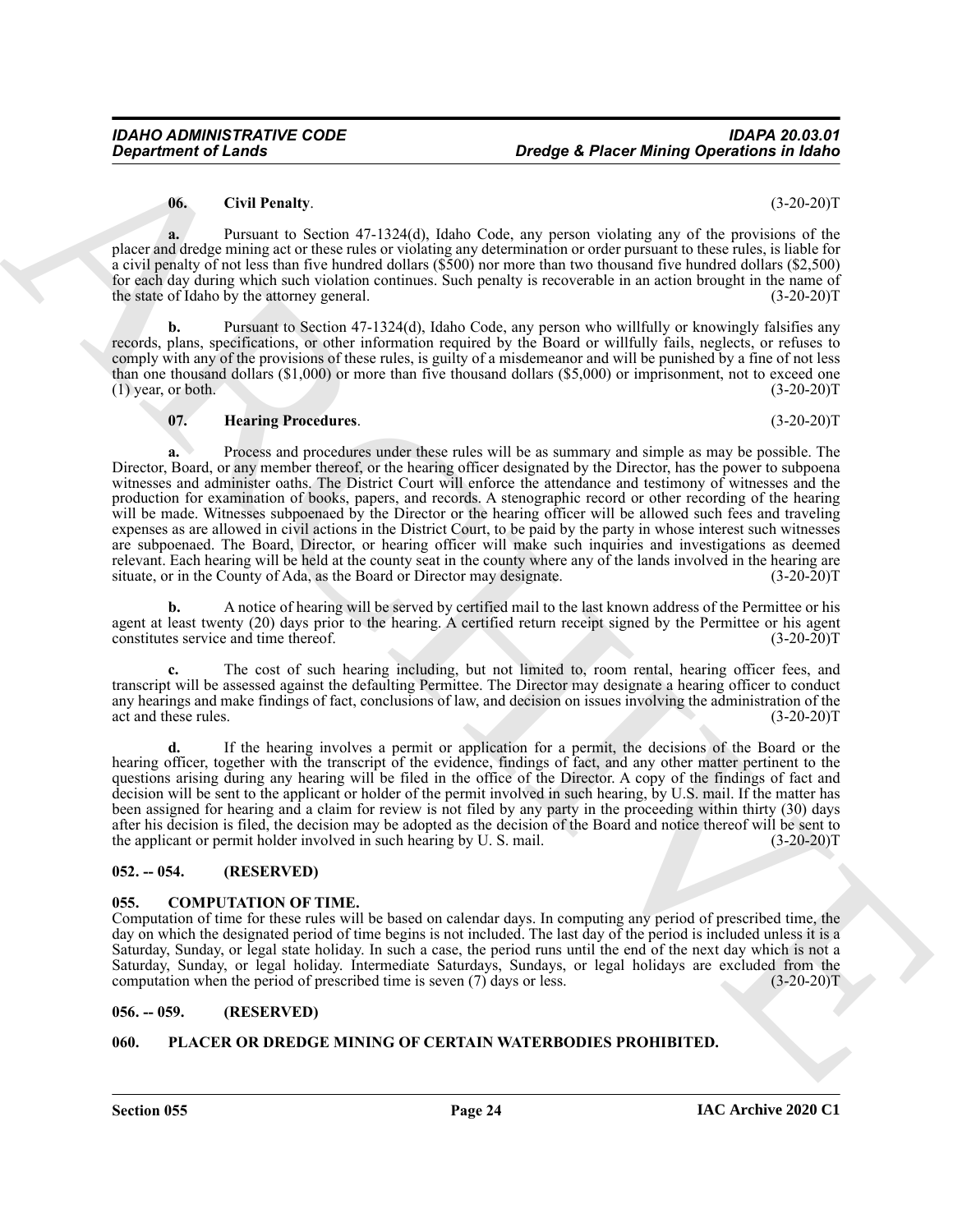<span id="page-24-10"></span>**01. Prohibited Areas**. Placer or dredge mining in any form is prohibited on water bodies making up the national wild and scenic river system:

**a.** The Middle Fork of the Clearwater River, from the town of Kooskia upstream to the town of Lowell; the Lochsa River from its junction with the Selway at Lowell forming the Middle Fork upstream to the Powell Ranger Station; and the Selway River from Lowell upstream to its origin; (3-20-20)T

**b.** The Middle Fork of the Salmon River, from its origin to its confluence with the main Salmon River; (3-20-20)T

**c.** The St. Joe River, including tributaries, from its origin to its confluence with Coeur d'Alene Lake, or the St. Maries River and its tributaries. (3-20-20)T except for the St. Maries River and its tributaries.

<span id="page-24-9"></span>**02. Mining Withdrawals**. The Board, under authority provided by Title 47, Chapter 7, Idaho Code, has withdrawn certain other lands from placer and dredge mining. A listing of such withdrawals is available from the administrative offices of the Department. (3-20-20)T

#### <span id="page-24-0"></span>**061. -- 064. (RESERVED)**

### <span id="page-24-6"></span><span id="page-24-1"></span>**065. DEPOSIT OF FORFEITURES AND DAMAGES.**

<span id="page-24-8"></span><span id="page-24-7"></span>**01. Mining Account**. All monies, forfeitures, and penalties collected under the provisions of these rules will be deposited in the Placer and Dredge Mining Account to be used by the Director for placer and dredge mine reclamation purposes and related administrative costs. (3-20-20) mine reclamation purposes and related administrative costs.

**Design the Cluster Construction** of the state of the point of the state of the state of the state of the state of the state of the state of the state of the state of the state of the state of the state of the state of th **02. Funds for Reclamation**. Upon approval of the Board, monies in the account may be used to reclaim lands for which the forfeited bond was insufficient to reclaim in accord with these rules, or for placer or dredge mine sites for which the bond has been released and which have resulted in subsequent damage. Monies received from inspection fees are to be kept separate and used for costs incurred by the Director in conducting such inspections. (3-20-20)T inspections. (3-20-20)T

#### <span id="page-24-2"></span>**066. -- 069. (RESERVED)**

#### <span id="page-24-5"></span><span id="page-24-3"></span>**070. COMPLIANCE OF EXISTING PLANS WITH THESE RULES.**

These rules, upon their adoption, apply as appropriate to all existing placer or dredge mining operations, but will not affect the validity or modify the duties, terms, or conditions of any existing approved placer or dredge mining permits or impose any additional obligations with respect to reclamation upon any Permittee conducting placer or dredge mining operations pursuant to a placer or dredge mining permit approved prior to adoption of these rules. (3-20-20)T

### <span id="page-24-4"></span>**071. -- 999. (RESERVED)**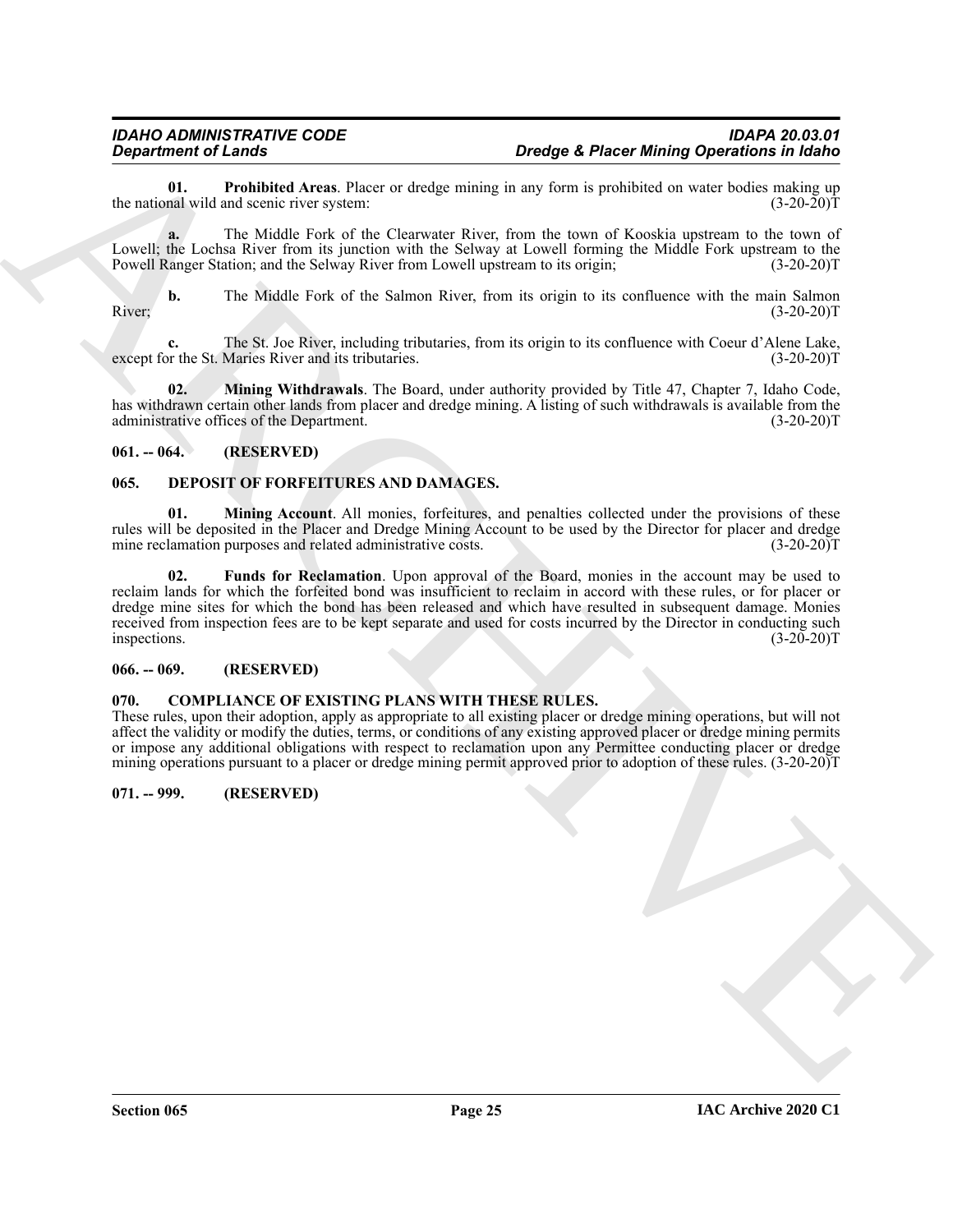# *Subject Index*

**A** Abbreviations 5

BMP 5 DEQ 5 Administration 7 Administrative Appeals 3 Amending An Approved Permit 12 Application to Amendment 12 Processing 12 Applicability 6 All Lands in State 6 Navigational Improvements 6 Nonapplicability 6 Stream Channel Alterations 6 Suction Dredges 7 Types of Operations 6 Application Procedure For Placer Or Dredge Mining Permit 8 Application Package 8 Application Review & Inspection 11 Approved Reclamation Plan Required 8 Incomplete Applications 8 Requirements for Reclamation Plan 10 Requirements of Maps 9 Settling Ponds 9 State Approval Required 11

#### **B**

Best Management Practices & Reclamation For Placer & Dredge Mining Operation 16 Backfilling & Grading 18 Clearing & Grubbing 17 Dam Safety 18 Dewatering Settling Ponds 18 Modification of Management Practices 17 Mulching 19 Nonpoint Source Sediment Control 16 Overburden/Topsoil 17 Permanent Cessation & Time Limits for Planting 19 Revegetating Waste Piles 19 Revegetation Activities 20 Roads 17 Settling Ponds -- Minimum Criteria 18 Soil Amendments 19 Topsoil Redistribution 19 Topsoil Replacement 18 Waste Disposal - In Areas Other Than Mine Excavations 19 Blanket Bond 14

**C**

Compliance Of Existing Plans With These Rules 25 Computation Of Time 24

### **D**

Definitions 3 Act 3 Approximate Previous Contour 3 Best Management Practices 3 Board 3 Department 3 Director 3 Disturbed Land or Affected Land<sub>3</sub> Final Order of the Board 4 Hearing Officer 4 Mine Panel 4 Mineral 4 Motorized Earth-Moving Equipment 4 Mulch 4 Natural Watercourse 4 Overburden 4 Overburden Disposal Area 4 Permanent Cessation 4 Permit Area 4 Permittee 4 Person<sub>4</sub> Pit 4 Placer Deposit 4 Placer or Dredge Exploration Operation 5 Placer or Dredge Mining Operation 5 Placer or Dredge Mining or Dredge or Other Placer Mining 5 Placer Stockpile 4 Reclamation 5 Revegetation 5 Road 5 Settling Pond 5 Surface Waters 5 Topsoil 5 Deposit Of Forfeitures & Damages 25 Funds for Reclamation 25 Mining Account 25 Deviation From An Approved Permit 12 Notification 12 Unforeseen Events 12

# **E**

Enforcement & Failure To Comply 22 Civil Action 23 Civil Penalty 24 Department Remedies 22 Hearing Procedures 24

Injunctive Procedures 23 Inspection 22 Violation of an Order 23

# $\frac{L}{3}$

Legal Authority

### **P**

[A](#page-4-2)[R](#page-7-1)[C](#page-3-4)[H](#page-4-5)[I](#page-4-6)[V](#page-12-5)[E](#page-12-8)S 3 (magnificant difference in the specifical matrix is the specifical matrix in the specifical matrix is the specifical matrix in the specifical matrix is the specifical matrix in the specifical matrix is the spec Performance Bond Requirements 13 Bond Cancellation 14 Bond Reduction 15 Bond Release 15 Bonding Rate 16 Correction of Deficiencies 16 Federal Bonds Recognized 16 Forfeiture 16 Form of Performance Bond 14 Insufficient Bond 16 Submittal of Bond 13 Substitute Surety 15 Placer Or Dredge Exploration Operations 7 Confidentiality 7 Notice 7 One-Half Acre Limit 7 Reclamation Required 7 Placer Or Dredge Mining Of Certain Waterbodies Prohibited 24 Mining Withdrawals 25 Prohibited Areas 25 Procedures For Review & Decision Upon An Application 11 Adverse Weather 11 Amended Applications 12 Decision on Application 11 Interagency Comment 11 Permit Conditions 12 Permit Denial Authority 11 Permit Offering 12 Public Hearings 11 Reclamation Obligations 12 Stream Alteration Permits 11 Water Clarification 11 Public Hearing For Permit Application 13 Basis for Hearing 13 Description of Effects 13 Hearing for Water Degradation 13 Hearing Notice 13 Hearing Officer 13 Public Hearings 13 Public Notice 13 Site of Hearing 13 Purpose & General Provisions 5 Compliance with Other Law 6 General Provisions 5 Policy<sub>5</sub>